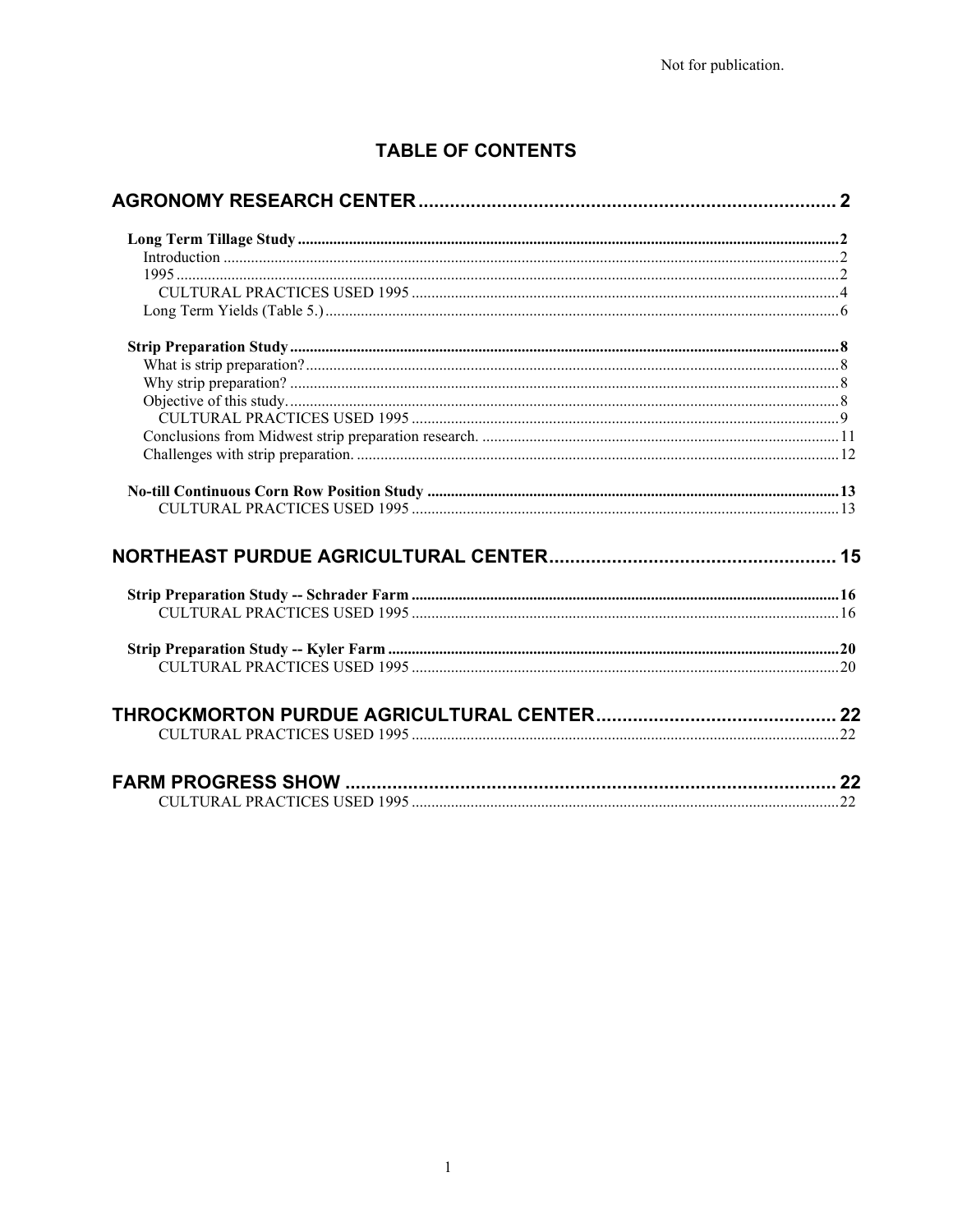# **AGRONOMY RESEARCH CENTER**

## *Long Term Tillage Study*

### **Introduction**

Early evaluation of reduced tillage systems in the Midwest centered on well-drained and/or erosive soils. Due to reduced water erosion and savings in soil moisture, systems leaving 70% or more of the soil surface residue covered often increased yield potential on these soils. These findings could not be generalized, however, to the dark silty clay loam soils of the Central Corn Belt where soil moisture and erosion were less severe problems.

Beginning in 1975, a range of tillage systems have been compared annually on Chalmers silty clay loam soil (4% OM) at the Purdue Agronomy Research Center in West-central Indiana. Our goal was to determine longterm yield potential of the different systems and to determine changes in soil characteristics and crop growth that could be associated with yield differences. Plow, chisel, ridge, and no-till systems were compared for continuous corn, corn following soybeans, soybeans following corn, and continuous soybeans. Plots were 12 rows wide and 150 feet long. Row width was 30 inches for both corn and soybeans from 1975 to 1994. Starting in 1995, plow, chisel and no-till soybeans were drilled in 7.5 inch rows.

The following cultural practices have been used since the study began. Plowing and chiseling were done in the fall with one discing and one field cultivation for spring seedbed preparation. For the ridge system, ridges were made at cultivation in corn and after harvest in soybeans. A flat disk was used to scrape ridges at planting. For no-till planting, a one-inch fluted or bubble coulter was used ahead of disk openers. All treatments except no-till were cultivated once, except for drilled soybeans.

Starter fertilizer was used for all corn plots, but not for soybeans. Placement was two inches to the side and 2 inches below the seed. Nitrogen source for corn was anhydrous ammonia, either pre-plant or side-dress. Phosphorus and potassium were surface-applied every other year and lime was surface-applied as needed.

Herbicides were applied at planting. They included atrazine, Bladex, and Dual for all corn, plus either Roundup or Gramoxone Extra for burndown on ridge and no-till plots. Lorox L, Lorox Plus and Dual were used for all soybeans, with burndown the same as for corn. Where needed, plots were hand weeded to be sure that weed control did not limit yield. Counter was band-applied at planting for corn rootworm control. Chemical control for cutworms, stalk borers, bean leaf beetle, and spider mites was used as needed.

Three corn hybrids and four soybean varieties have been used during the 21 years of the project. Average planting date was May 5 for corn and May 11 for soybeans.

### **1995**

#### Equipment used:

Primary tillage included the use of an International Harvester 5-18 inch bottom semi-mounted moldboard plow on the plow treatments and a DMI 7 shank chisel plow equipped with 4 inch twisted chisel points on 15 inch centers for the chisel treatment. Nitrogen was applied preplant at a depth of 6 to 7 inches with a 5-knife 30-inch anhydrous ammonia applicator equipped with one coulter, one sealing wing, and two covering disks per knife. The outside knives (#1 and #5) were reduced to 1/2 rate and after the first pass through the plots, an outside knife was placed back in the previous outside knife track to give a full rate. This method of knife placement gives us a marker for guiding the equipment for uniform application. Secondary tillage for plow and chisel included the use of a 15 foot pull type tandem disk and a 10 foot fully mounted field cultivator with a rear mounted rolling baskets. Corn was planted with a John Deere Max-Emerge 4-row 30-inch planter equipped with a 1 inch fluted 8 wave coulter per row mounted on a Rawson brand toolbar. Rawson fertilizer openers behind a ripple coulter opened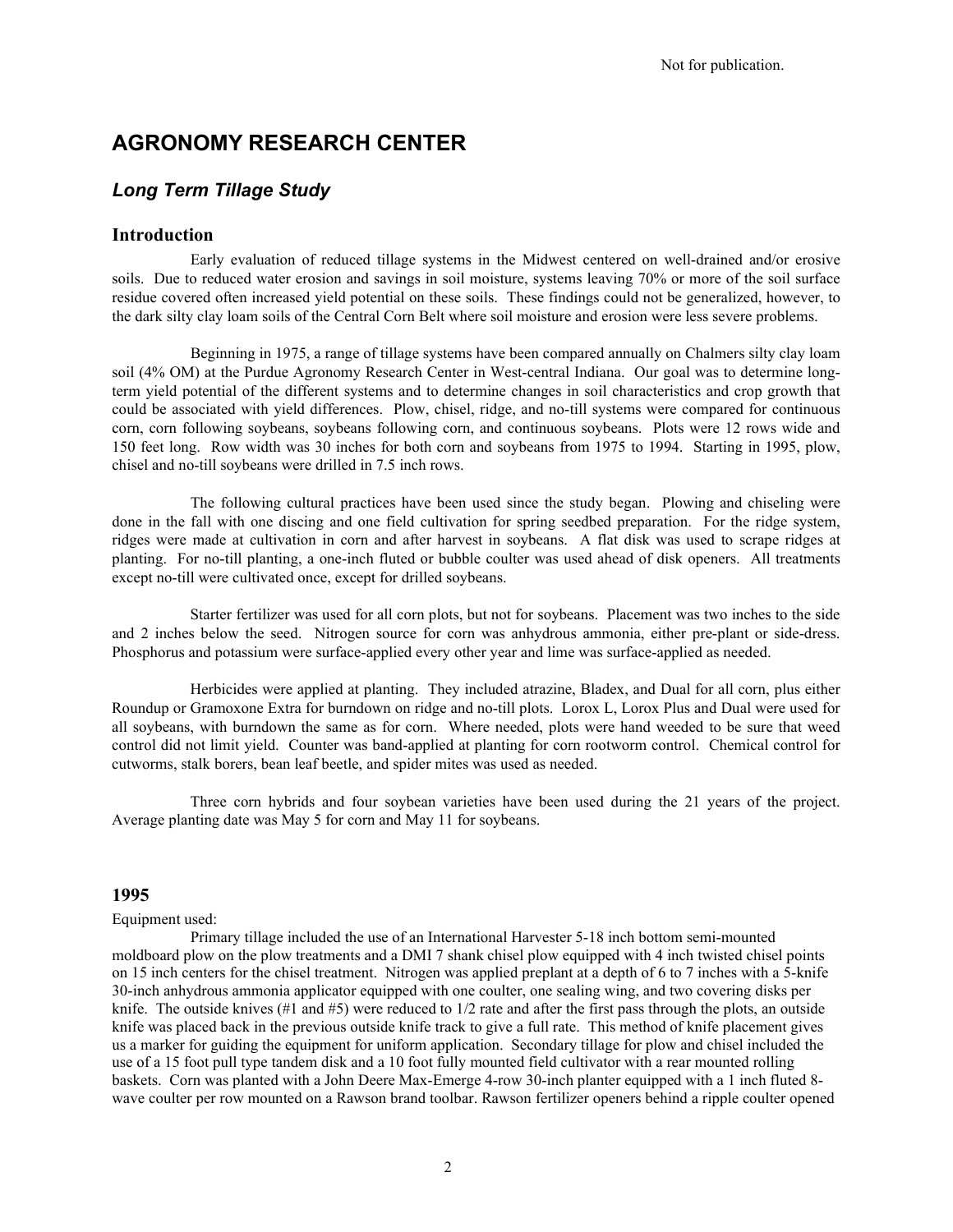a slot for starter fertilizer placement. When planting the ridge treatment, a Hiniker row cleaner with horizontally mounted disks scraped 1" off the ridge tops and stabilized the planter. Soybeans were planted with a 10 foot John Deere 750 no-till drill in the plow, chisel and no-till treatments. In the ridge treatment, the soybeans were planted with the John Deere 4-row 30-inch planter. All rowed plots were cultivated with a 4-row 30-inch Hiniker ridging cultivator to control weeds and aerate the soil. The ridging wings were raised (and inoperative for "level" cultivating) on the plow and chisel plots. Ridge-till soybean plots were re-ridged after harvest. All corn plots were harvested with a White model 7300 combine equipped with a 4-row 30-inch cornhead. All soybean plots were harvested with a John Deere model 3300 combine equipped with a 10-foot grain platform with pickup reel.

Following is a summary of studies conducted on the tillage plots by researcher.

- Dr. Scott Abney, Botany and Plant Pathology. Dr. Abney conducted a study to evaluate late season foliage diseases and root rots on soybeans.
- Don Griffith, Terry D. West, and Dave Gehring, Agronomy. D. Griffith and T. West studied long term affects of tillage and rotation by measuring plant population, growth, and yield on all plots. Corn plant spacing was also measured.
- Dr. David Mengel, Agronomy. Dr. Mengel conducted extensive soil sampling to determine fertility and organic matter levels.
- Dr. Eileen Kladivko, Agronomy. Dr. Kladivko measured aggregate stability of surface soil and made earthworm counts.
- Dr. Robert Nielson and Kirby Wuethric, Agronomy. Dr. Nielsen and K. Wuethric collected data on corn plant emergence and growth stages.
- Dr. Darrell Norton and Bernie Strnad, USDA.

Measured soil cracking.



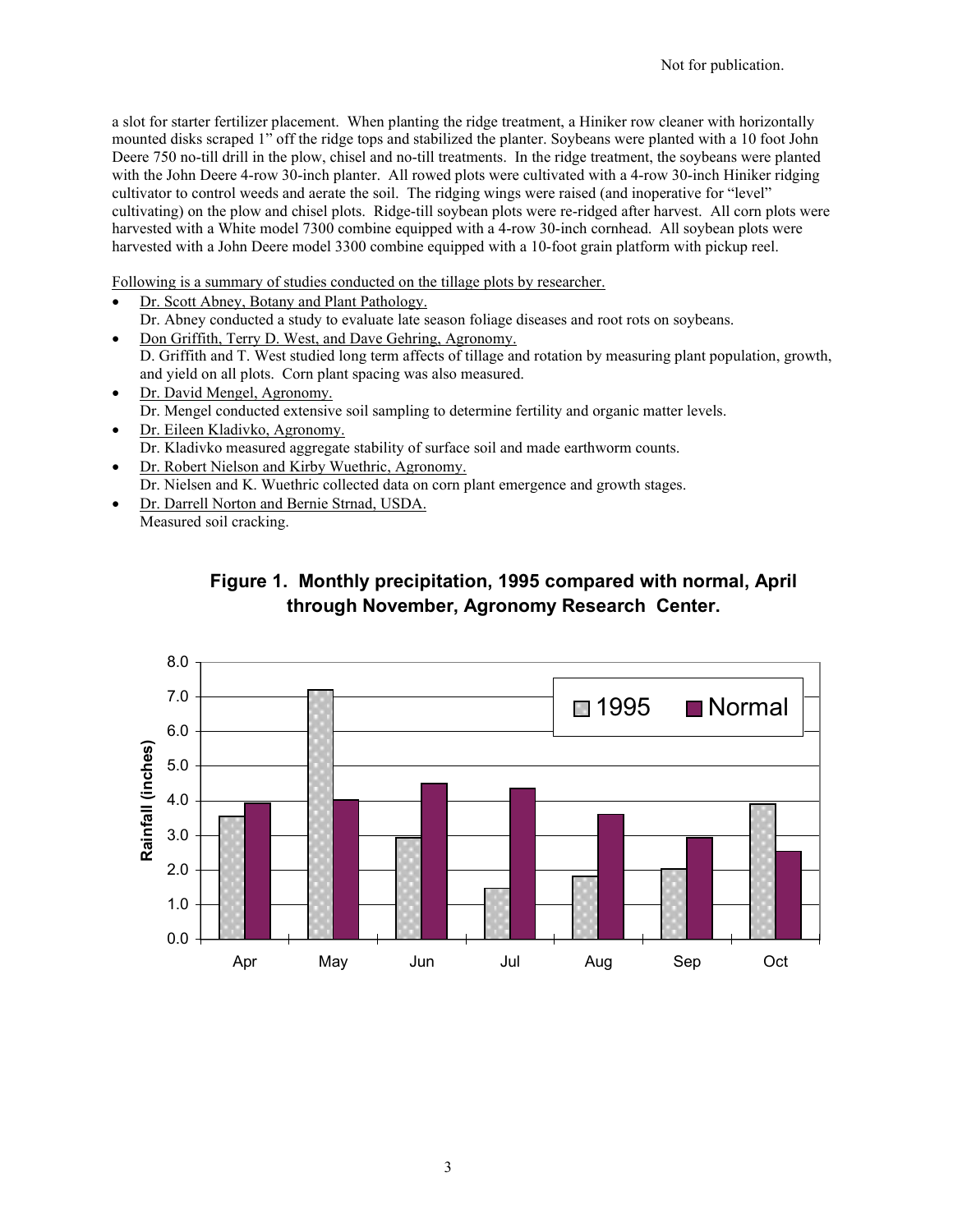| <b>CULTURAL PRACTICES USED 1995</b><br>Long Term Tillage Study, Agronomy Research Center |        |                                               |       |                                         |  |  |
|------------------------------------------------------------------------------------------|--------|-----------------------------------------------|-------|-----------------------------------------|--|--|
| Item                                                                                     |        | Corn                                          |       | Soybean                                 |  |  |
|                                                                                          | Date   | Application                                   | Date  | Application                             |  |  |
| Nitrogen fertilizer                                                                      | 4/7    | NH <sub>3</sub> @ 180 lb/ac N in row middles, |       | None                                    |  |  |
|                                                                                          |        | N-serve, double-disk sealers                  |       |                                         |  |  |
| Secondary tillage                                                                        | 5/22   | Disk once on plow and chisel                  | 5/23  | Disk once on plow and chisel            |  |  |
|                                                                                          |        | treatments                                    |       | treatments                              |  |  |
|                                                                                          | $5/22$ | Field cultivate once on plow and              | 6/1   | Field cultivate once on plow and        |  |  |
|                                                                                          |        | chisel treatments                             |       | chisel treatments                       |  |  |
| Hybrid/Variety planted                                                                   | 5/22   | Beck's 6565                                   | 6/1   | Edison                                  |  |  |
| Seeding rate                                                                             |        | 29,900 seeds per acre                         |       | Plow, chisel, no-till drilled: 59 lb/ac |  |  |
|                                                                                          |        |                                               |       | Ridge 30" rows: 47 lb/ac                |  |  |
| Starter fertilizer/planter                                                               |        | 34-0-0 $\omega$ 95 lb/ac, 2 inches to the     |       | None                                    |  |  |
|                                                                                          |        | side and 2 inches below the seed              |       |                                         |  |  |
| Insecticide/planter                                                                      |        | Counter 15G, 9 lb/ac, 8 inch band             |       | None                                    |  |  |
|                                                                                          |        | over row, JD planter setting 22               |       |                                         |  |  |
| Weed control                                                                             | 5/22   | At planting (with planter):                   | 6/1   | 3 point hitch sprayer                   |  |  |
|                                                                                          |        | Bladex 4L 3 pt/ac                             |       | Lorox Plus $16$ oz/ac                   |  |  |
|                                                                                          |        | Atrazine 4L 3 pt/ac                           |       | Dual 8E 2 pt/ac                         |  |  |
|                                                                                          |        | Dual II 3 pt/ac                               |       | Round up 3 pt/ac: no-till and ridge     |  |  |
|                                                                                          |        | Roundup 3 pt/ac: no-till and ridge.           |       | All broadcast with flat fan nozzles at  |  |  |
|                                                                                          |        | All broadcast with flat fan nozzles           |       | 30 psi and 40 gallons water/ac.         |  |  |
|                                                                                          |        | at 40 psi and 40 gallons water/ac.            |       |                                         |  |  |
| Cultivation                                                                              | 6/19   | Plow and chisel treatments                    | 7/6   | Ridge treatment                         |  |  |
|                                                                                          | 6/26   | Ridge treatment (reridge)                     | 10/12 | Ridge treatment (reridge)               |  |  |
| Harvest                                                                                  | 10/2   | Center 4 of 12 rows, 150 ft                   | 9/30  | Center 4 of 12 rows, 150 ft             |  |  |
| Lime                                                                                     | 10/12  | 2 ton/ac                                      | 10/12 | 2 ton/ac                                |  |  |
| Primary tillage                                                                          | 10/13  | Fall plow on plow treatment                   | 10/13 | Fall plow on plow treatment             |  |  |
|                                                                                          | 10/16  | Fall chisel on chisel treatment               | 10/16 | Fall chisel on chisel treatment         |  |  |

### Stand, growth, and yield -- Corn.

In no-till continuous corn, establishing a uniform stand can be difficult. As hybrids become more stalk rot resistant, the residue can still be very tough come spring planting. We have found that these tough stalks do not decay enough to be easily broken and smashed down by the planter. This has lead to uneven seed depth as the planter units bounce over the old corn stubs. Often root balls "bulldoze over" leaving a rough soil surface, also resulting in uneven seed depth. The corn residue is thickest on the old row and we have noted seeds planted in contact with residue, not in contact with soil. Variable seed depth and inconsistent contact with the soil can result in non-uniform germination, reducing yield potential. Therefore, we decided to shift no-till corn after corn rows 6 inches (enough to clear the planter gauge wheels) to the side of last year's rows. By shifting the new rows, we wanted to gain more uniform seeding depth, improved seed to soil contact, and more uniform seedling emergence. We did achieve these goals, as there were no significant differences among treatments in plant stands at 4 weeks after planting (Table 1).

Contrary to past years, plant growth at 4 and 8 weeks after planting shows that no-till was equal with plowing and ridge in continuous corn. However, for the yields for no-till continuous corn were still significantly lower than the plow and ridge treatments. The chisel treatment exhibited slower growth at 4 and 8 weeks after planting and yielded significantly lower than plow and ridge in continuous corn.

When corn followed soybeans, plant stands and yields were similar for all systems, with no significant differences. No-till corn was significantly taller at both 4 and 8 weeks after planting than the other treatments.

All corn yields were no doubt affected by gray leaf spot disease. The hybrid used in this study did seem to be less susceptible than many other hybrids. The plants stayed green longer than other fields of corn, however yield potential was reduced.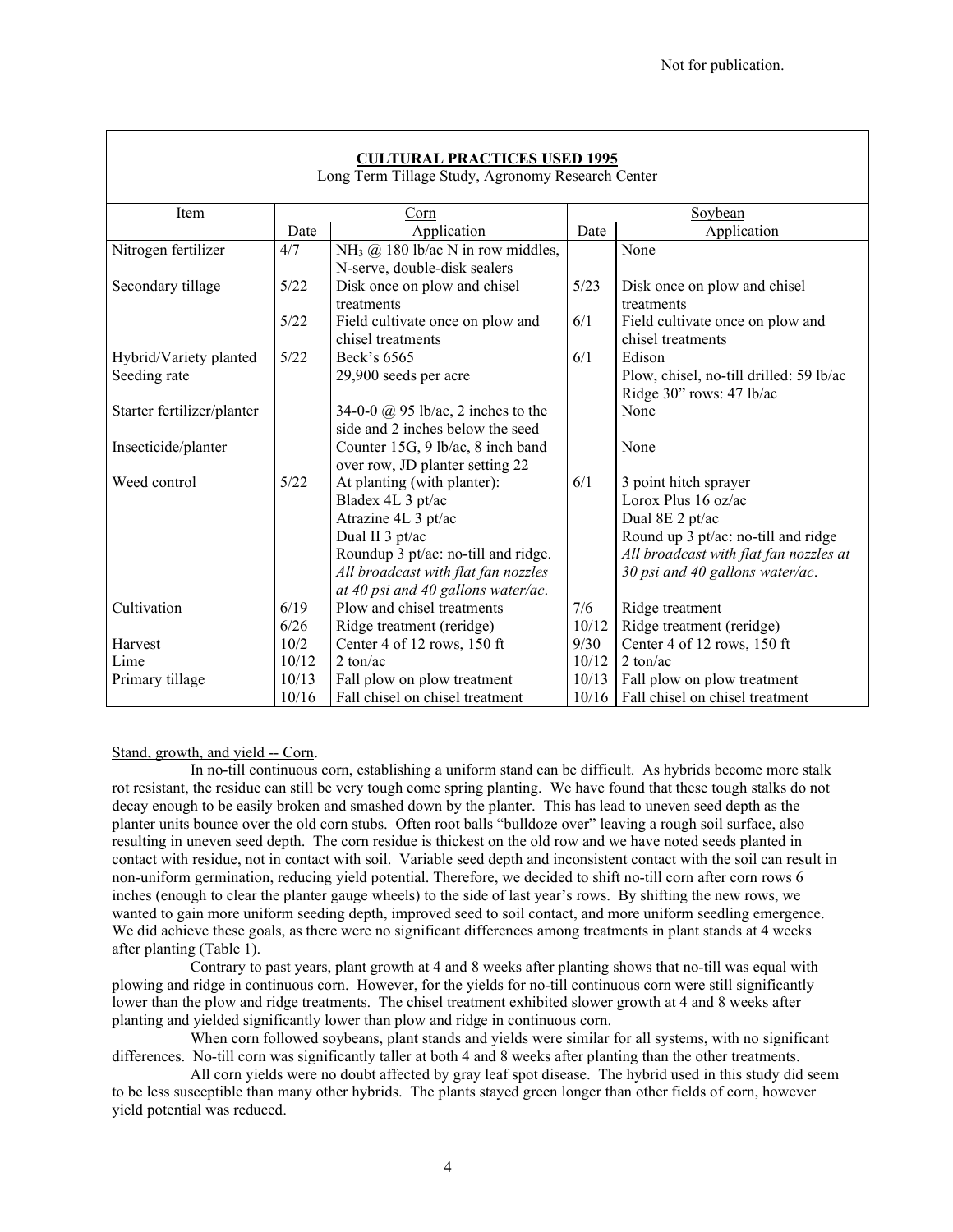Stress from hot, dry weather began in June and continued through July, August, and September (Fig 1). Some relief came with rains of 2 inches the last week of June, 1.25 inches in the first week of August, and 1.5 inches in the second week of September. Ears were short in length, but were pollinated from butt to tip.

In the 21 years of this study, only the yields in 1991 are lower. (And we thought we had figured this thing out!) The combination of gray leaf spot disease and the hot and dry weather had a severe impact on yields.

|          | rotation, Chaimers sifty clay foam, long term tillage study, Agronomy Research Center, 1995. |         |                   |         |               |                    |  |  |
|----------|----------------------------------------------------------------------------------------------|---------|-------------------|---------|---------------|--------------------|--|--|
| Previous |                                                                                              | Stand   | Height            | Height  | Harvest       | Yield              |  |  |
| Crop     | Tillage                                                                                      | 4 weeks | 4 weeks           | 8 weeks | Moisture      | $@15.5\%$          |  |  |
|          |                                                                                              | ppa     | 1n                | 1n      | $\frac{0}{0}$ | bu/ac              |  |  |
| Corn     | Plow                                                                                         | 29750   | $18.5ab**$        | 71.8a   | 25.4          | 135.3a             |  |  |
|          | Chisel                                                                                       | 28750   | 16.5 <sub>b</sub> | 65.1b   | 24.5          | 120.4 <sub>b</sub> |  |  |
|          | Ridge***                                                                                     | 29218   | 19.8a             | 70.4a   | 23.5          | 129.9a             |  |  |
|          | No-till                                                                                      | 29656   | 18.2ab            | 69.2a   | 24.0          | 115.7b             |  |  |
| Soybean  | Plow                                                                                         | 29906   | 19.5 <sub>b</sub> | 75.8b   | 26.4a         | 147.8              |  |  |
|          | Chisel                                                                                       | 29375   | 18.5b             | 71.1c   | 25.5ab        | 138.4              |  |  |
|          | Ridge                                                                                        | 29343   | 19.0 <sub>b</sub> | 67.2d   | 25.0ab        | 142.4              |  |  |
|          | No-till                                                                                      | 30125   | 21.5a             | 80.5a   | 24.0b         | 142.4              |  |  |

Table 1. Corn population, height at 4 and 8 weeks after planting, maturity, and yield as affected by tillage and rotation. Chalmers silty clay loam, long term tillage study. Agronomy Research Center, 1995 \* rotation, Chalmers silty clay loam, long term tillage study, Agronomy Research Center, 1995.\*

\*Average of 4 replications.

\*\*Within rotations, data followed by the same letter are not significantly different according to Student-Newman-Kuels Test (P= .05).

\*\*\*Height at 8 weeks measured after ridging. Ridge height was 4 to 5 inches.

Uneven stand establishment in corn can reduce yield potential. According to Bob Nielsen, rate of yield loss due to corn plant spacing variability is 2.5 bushels for each inch of standard deviation. The planter needs to be properly adjusted for uniform seed placement in tilled and no-till fields. Using Bob's publication AGRY-91-01 "Stand Establishment Variability in Corn" as a guide, Dave Gehring measured plant spacing and calculated standard deviation for corn in plow and no-till continuous corn and rotation corn soybean. The data presented in Table 2 documents that we did achieve uniform stands with standard deviations of less than 3 inches.

Table 2. Plant spacing variability in plow and no-till corn, long term tillage study, Agronomy Research  $C_{\text{entor}}$ , 1995

| Center, $1993$ |                         |
|----------------|-------------------------|
| Tillage        | Standard deviation (in) |
|                | Continuous corn         |
| Plow           | 2.4                     |
| No-till        | 2.5                     |
|                | Corn after soybean      |
| Plow           | 2.8                     |
| No-till        | 2.1                     |
|                |                         |

#### Stand, growth, and yield -- Soybeans.

This year we drilled the plow, chisel, and no-till treatments at 7.5 inch row spacing, while the ridge treatment was planted at 30 inch row spacing. Seeding rates were set higher for the drilled treatments and resulted in the significant differences found in Table 3.

When soybean followed corn, there were no significant differences in yields. We did not realize a yield advantage for drilling versus the rowed ridge treatment. (Good news for the few remaining ridge tillers in Indiana!) In continuous soybeans, the ridge treatment yields were most likely reduced by infestations of soybean cyst nematodes. Soybean plant soil samples from the affected areas were submitted to the Plant and Pest Diagnostic Laboratory. The lab found SCN females on the roots in all samples. Soil was processed to make egg counts with results of 1,800 to 21,000 eggs per 250 cc of soil, which is categorized as high and extremely high.

Table 3. Soybean population, height at 4 and 8 weeks after planting, maturity, and yield as affected by tillage and rotation, Chalmers silty clay loam, long term tillage study, Agronomy Research Center, 1995.\*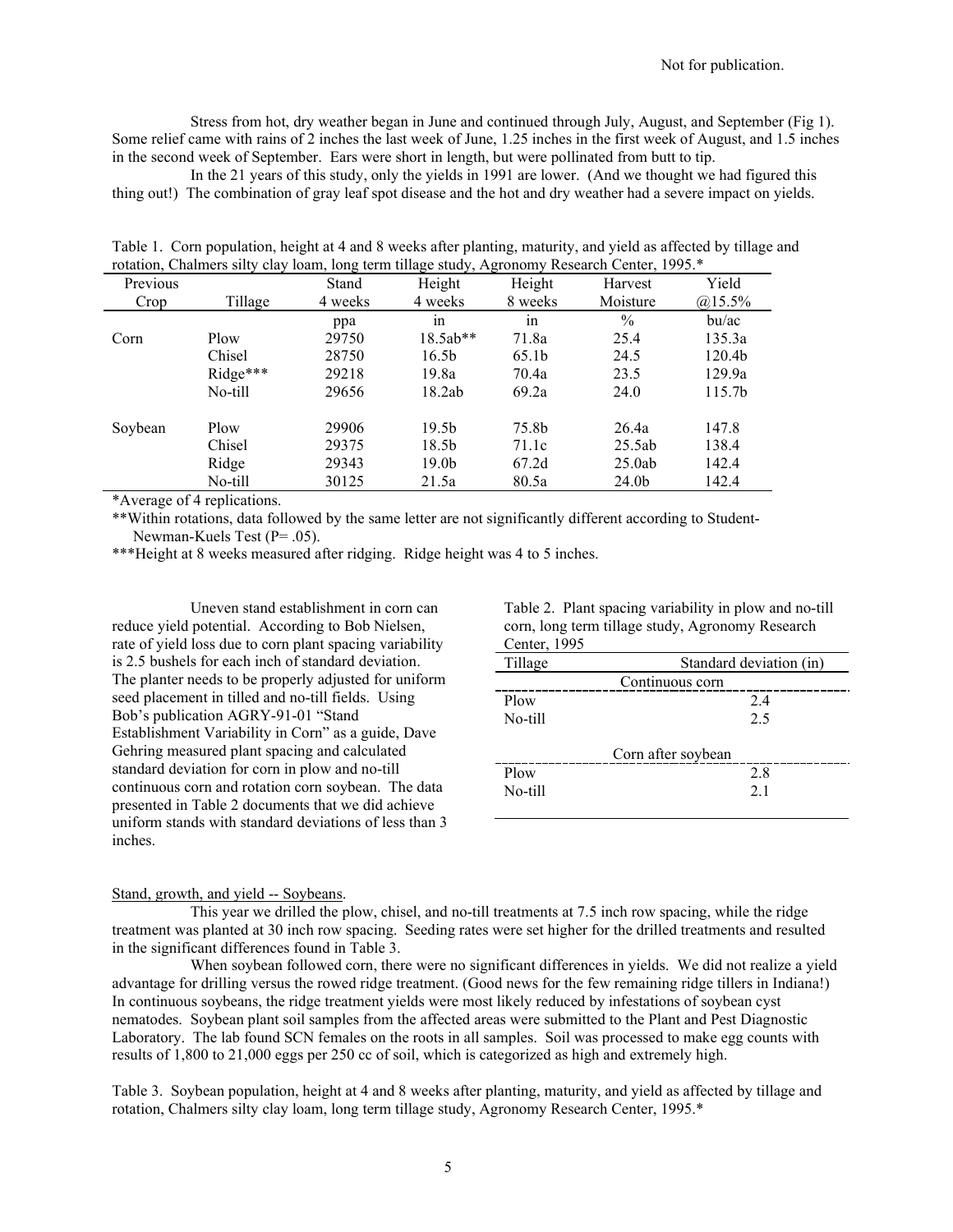| Previous |         | Stand**     | Height           | Height  | Harvest  | Yield             |
|----------|---------|-------------|------------------|---------|----------|-------------------|
| Crop     | Tillage | 4 weeks     | 4 weeks          | 8 weeks | Moisture | $@13.0\%$         |
|          |         | ppa         | ٠<br>1n          | 1n      | $\%$     | bu/ac             |
| Corn     | Plow    | 189,000b*** | 7.2 <sub>b</sub> | 23.3    | 9.8      | 47.3              |
|          | Chisel  | 176,000bc   | 7.2 <sub>b</sub> | 23.6    | 9.9      | 51.5              |
|          | Ridge   | 152,000c    | 8.1a             | 24.3    | 10.1     | 49.4              |
|          | No-till | 202,000a    | 6.2c             | 22.4    | 10.2     | 50.4              |
| Soybean  | Plow    | 190,000a    | 7.4 <sub>b</sub> | 23.4    | 9.4      | 46.9a             |
|          | Chisel  | 192,000a    | 7.5 <sub>b</sub> | 23.8    | 9.4      | 44.2ab            |
|          | Ridge   | 151,000b    | 8.3a             | 24.2    | 9.4      | 40.8 <sub>b</sub> |
|          | No-till | 188,000a    | 7.0 <sub>b</sub> | 24.4    | 9.5      | 47.5a             |

\*Average of 4 replications.

\*\*Plow, chisel, and no-till are 7.5" drilled, ridge is 30" rows.

\*\*\*Within rotation, data followed by the same letter are not significantly different according to Student-Newman-Kuels Test (P= .05).

Table 4. Analysis of variance summary, tillage data, long term tillage study, Agronomy Research Center, 1995.

|                         | Stand   | Height  | Height                | Harvest   | Yield |
|-------------------------|---------|---------|-----------------------|-----------|-------|
| Variable                | 4 weeks | 4 weeks | 8 weeks               | Moisture  | bu/ac |
|                         |         |         | -Significance Level-- |           |       |
|                         |         |         |                       |           |       |
|                         |         |         | Corn                  |           |       |
| Tillage                 | NS      | .01     | .01                   | .01       | .01   |
| Previous crop           | NS      | NS      | .05                   | <b>NS</b> | .01   |
| Tillage x previous crop | NS      | .01     | .01                   | <b>NS</b> | .05   |
|                         |         |         |                       |           |       |
|                         |         |         | Soybean               |           |       |
| Tillage                 | .01     | .01     | <b>NS</b>             | <b>NS</b> | .05   |
| Previous crop           | NS      | .01     | <b>NS</b>             | <b>NS</b> | .05   |
| Tillage x previous crop | NS      | NS      | NS                    | <b>NS</b> | NS    |

## **Long Term Yields (Table 5.)**

Average corn yields for chisel and ridge systems are reduced only 3% or less, compared to plowing, in continuous corn and these systems are equal to plowing for corn after soybeans. No-till average yield is 14% less in continuous corn and 3% less for corn after soybeans, compared to plowing. In continuous corn, there is a tendency for greater reduction in no-till yields with time. Rotation corn yields were better than continuous corn yields by 5% with plowing, 7-8% with chisel and ridge, and by 15% with no-till.

Soybean response to tillage shows long-term average yield with plowing about 5% better than yields with chisel, ridge, and no-till systems. There appears to be tendency for no-till soybean yields to be more competitive with time. Rotation soybean yields have consistently been better than continuous soybean yields by 7- 10%.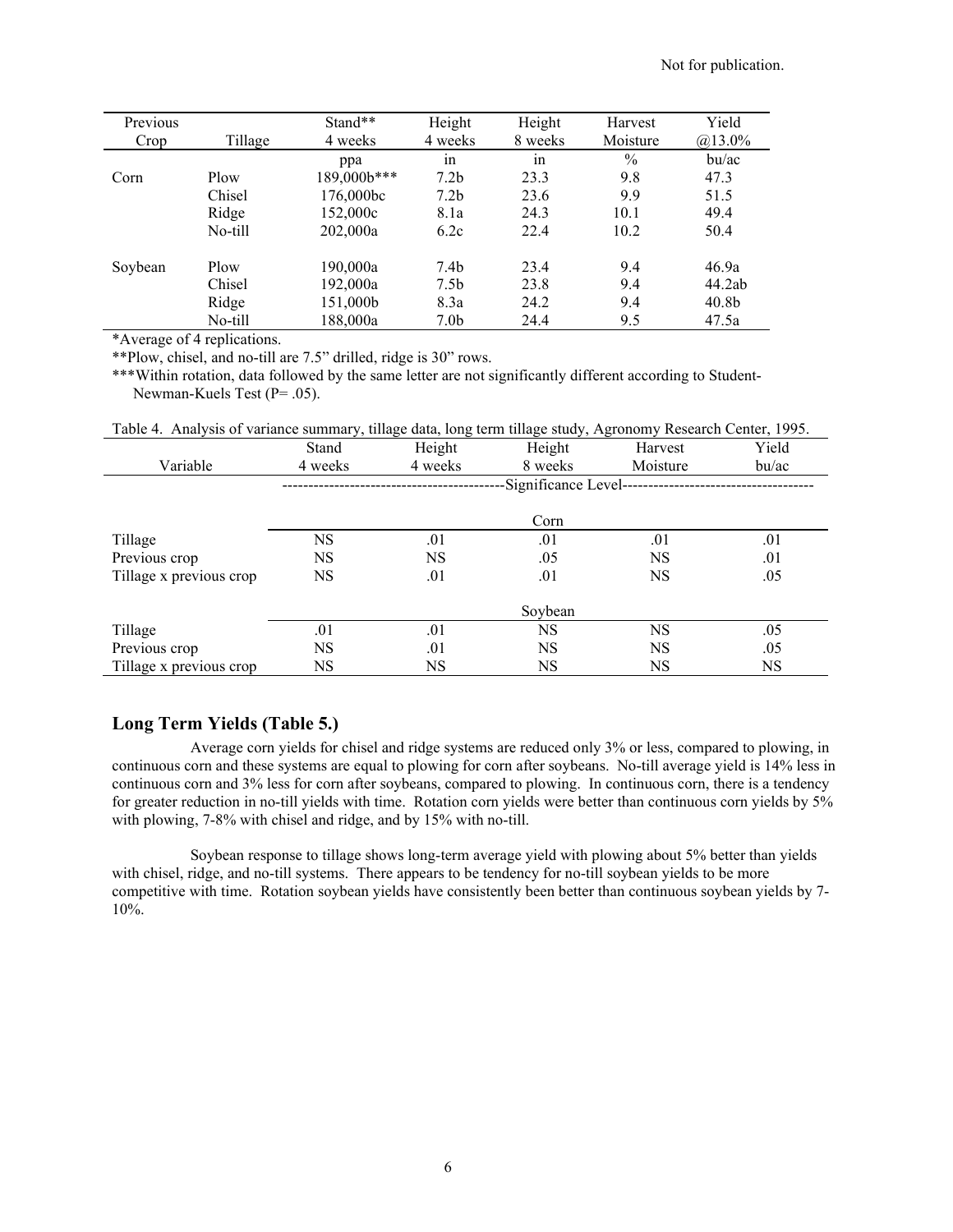Separate page for Table 5.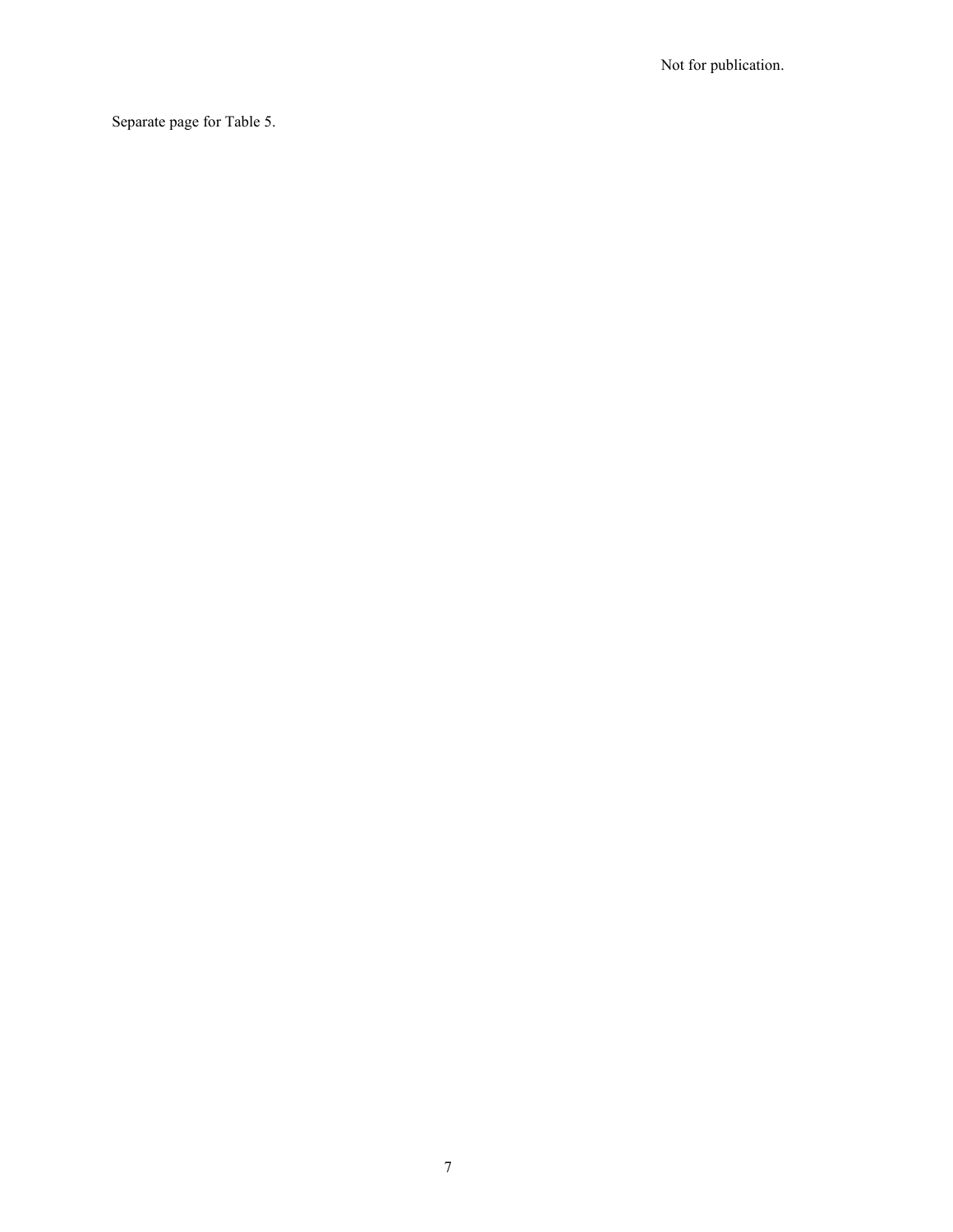# *Strip Preparation Study*

## **What is strip preparation?**

• The concept of preparing a residue free and/or tilled strip for each row in soil that is not tilled before planting.

## **Why strip preparation?**

- To provide a warmer, drier and less dense soil in the row area, more uniform seed depth, improved seed-soil contact and reduced allelopathy.
- More favorable in-row soil may provide more vigorous early rooting, speed crop maturity, and increase yield compared to standard no-till planting.
- To provide improved control of soil erosion compared to full width tillage.
- To increase net profits.

## **Objective of this study.**

- To determine the affect of strip preparation on corn and soybean emergence, growth, maturity and yield in central and northern Indiana.
- To determine the effect of residue removal and zone tillage on soil temperature.

No-till planting of corn or soybean into heavy residue sometimes reduces yield potential in northern Indiana and on poorly drained soils in central and southern Indiana. The combination of cool soil temperature and dense soil tends to slow growth and maturity, compared to a conventional seedbed.

Studies in Ontario, Iowa and Minnesota indicate that some form of residue removal or strip tillage for each row may overcome the early-season problems of no-till fields. This would allow for competitive yield potential while maintaining soil conservation, improved water quality and cost reduction benefits of no-till. This study will evaluate currently available strip preparation attachments such as "trash whippers" and multiple fluted coulters under Indiana conditions and allow development of new strip preparation techniques. Field activities conducted in 1993 were to establish plot location and cropping sequence. The data from 1994 and 1995 is presented in this report. After the 1996 season, a more in-depth discussion of the results will be reported.

Treatments include plow, standard no-till, and multiple coulters, all with and without removal of residue from the row area. Fall application of NH3 using covering discs to create a small ridge to plant on in the spring is another treatment. Fall versus spring application of treatments and on row versus between rows are other variables. Rawson brand coulters tilled an eight inch wide band approximately 2-4 inches deep with a one inch waffle coulter in front followed by two 2 inch fluted coulters. Standard no-till treatment included a ripple coulter ahead of seeding units. Dawn trash whippers provided removal of residue from the row area.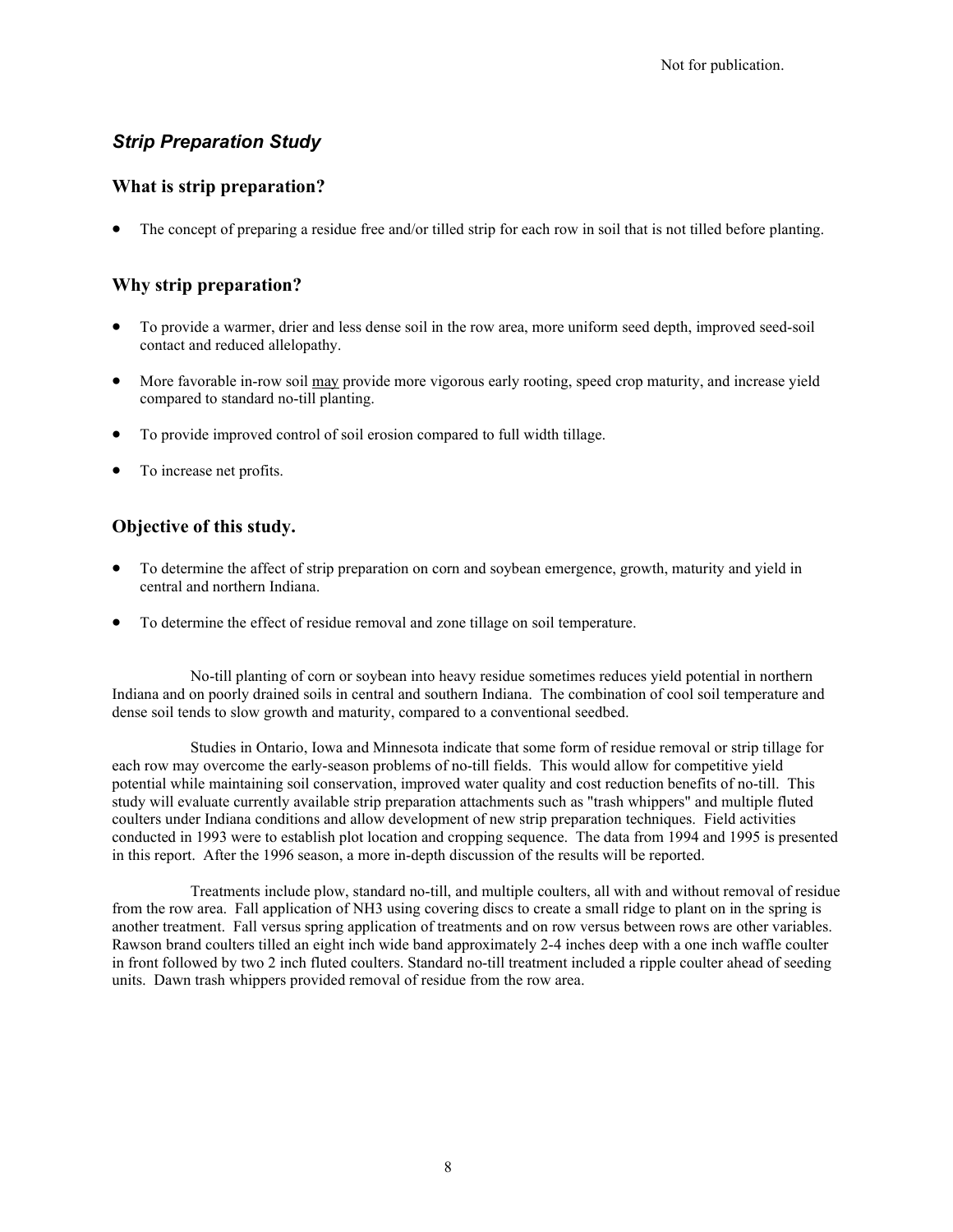## **CULTURAL PRACTICES USED 1995**

Strip Preparation Study, Agronomy Research Center

| Item                            | Date  | Application                                                                                                                  |
|---------------------------------|-------|------------------------------------------------------------------------------------------------------------------------------|
| Secondary tillage               | 4/28  | Disk (with drag-type harrow) once on plow treatment                                                                          |
|                                 | 4/29  | Field cultivate (with rolling baskets) once on plow treatment                                                                |
| Hybrid planted                  | 4/29  | Pioneer 3394                                                                                                                 |
| Seeding rate                    |       | 26,100 seeds per acre                                                                                                        |
| Starter fertilizer/planter      |       | 34-0-0 $\omega$ 95 lb/ac, 2 inches to the side and 2 inches below the seed                                                   |
| Insecticide/planter             |       | Counter 15G, 9 lb/ac, 8 inch band over row                                                                                   |
| Spring strip                    | 4/29  | 3 Coulter treatment in and between old rows: one 1 inch fluted 8 wave center                                                 |
| preparation/planter             |       | coulter with one 2 inch fluted 8 wave coulter 4 inches to each side of the center<br>coulter.                                |
|                                 |       | 3 Coulter with row cleaners treatment in and between old rows: one 1 inch fluted                                             |
|                                 |       | 8 wave center coulter with one 2 inch fluted 8 wave coulter 4 inches to each side                                            |
|                                 |       | of the center coulter. Row cleaners used ahead of coulters to remove residue                                                 |
|                                 |       | from row area.                                                                                                               |
|                                 |       | Row cleaners treatment in and between old rows: Row cleaners used to remove                                                  |
|                                 |       | residue from new row area. One 1 inch fluted 8 wave center coulter and one                                                   |
|                                 |       | ripple coulter used ahead of fertilizer knife.                                                                               |
|                                 |       | Note: no-till treatment is with one 1 inch fluted 8 wave center coulter and one                                              |
|                                 |       | ripple coulter in front of fertilizer knife.                                                                                 |
| Weed control                    | 4/29  | At planting (with planter):                                                                                                  |
|                                 |       | Bladex 4L 3 pt/ac                                                                                                            |
|                                 |       | Atrazine 4L 3 pt/ac                                                                                                          |
|                                 |       | Dual II 3 pt/ac                                                                                                              |
|                                 |       | Roundup 3pt/ac: on all treatments except plow<br>All broadcast with flat fan 8008 nozzles at 40 psi and 40 gallons water/ac. |
| Cultivation                     | 6/15  | Plow treatment, once                                                                                                         |
| Nitrogen fertilizer             | 6/6   | $NH3$ ( $\omega$ ) 180 lb/ac N in row middles, sidedressed (no covering disks), except fall                                  |
|                                 |       | applied treatments                                                                                                           |
| Harvest                         | 9/29  | All 4 rows, 110 ft                                                                                                           |
| Fall strip preparation          | 10/13 | 3 Coulter treatment in and between old rows: one 1 inch fluted 8 wave center                                                 |
| with toolbar                    |       | coulter with one 2 inch fluted 8 wave 4 inches to each side of the center coulter                                            |
|                                 |       | 3 Coulter with row cleaners treatment in and between old rows: one 1 inch fluted                                             |
|                                 |       | 8 wave center coulter with one 2 inch fluted 8 wave 4 inches to each side of the                                             |
|                                 |       | center coulter. Row cleaners used ahead of coulters to remove residue from row                                               |
|                                 |       | area.                                                                                                                        |
|                                 |       | Row cleaners treatment in and between old rows: Row cleaners used to remove                                                  |
|                                 |       | residue from row area. No coulters.                                                                                          |
| Fall strip preparation          | 11/27 | Fertilizer applicator treatment in and between old rows: Applied N-Serve                                                     |
| with NH <sub>3</sub> applicator |       | stabilized NH <sub>3</sub> $@$ 200 lb/ac with 4 knife applicator equipped with 2 covering                                    |
|                                 |       | disks per shank.                                                                                                             |
| Primary tillage                 | 10/13 | Fall plow on plow treatment                                                                                                  |
|                                 |       |                                                                                                                              |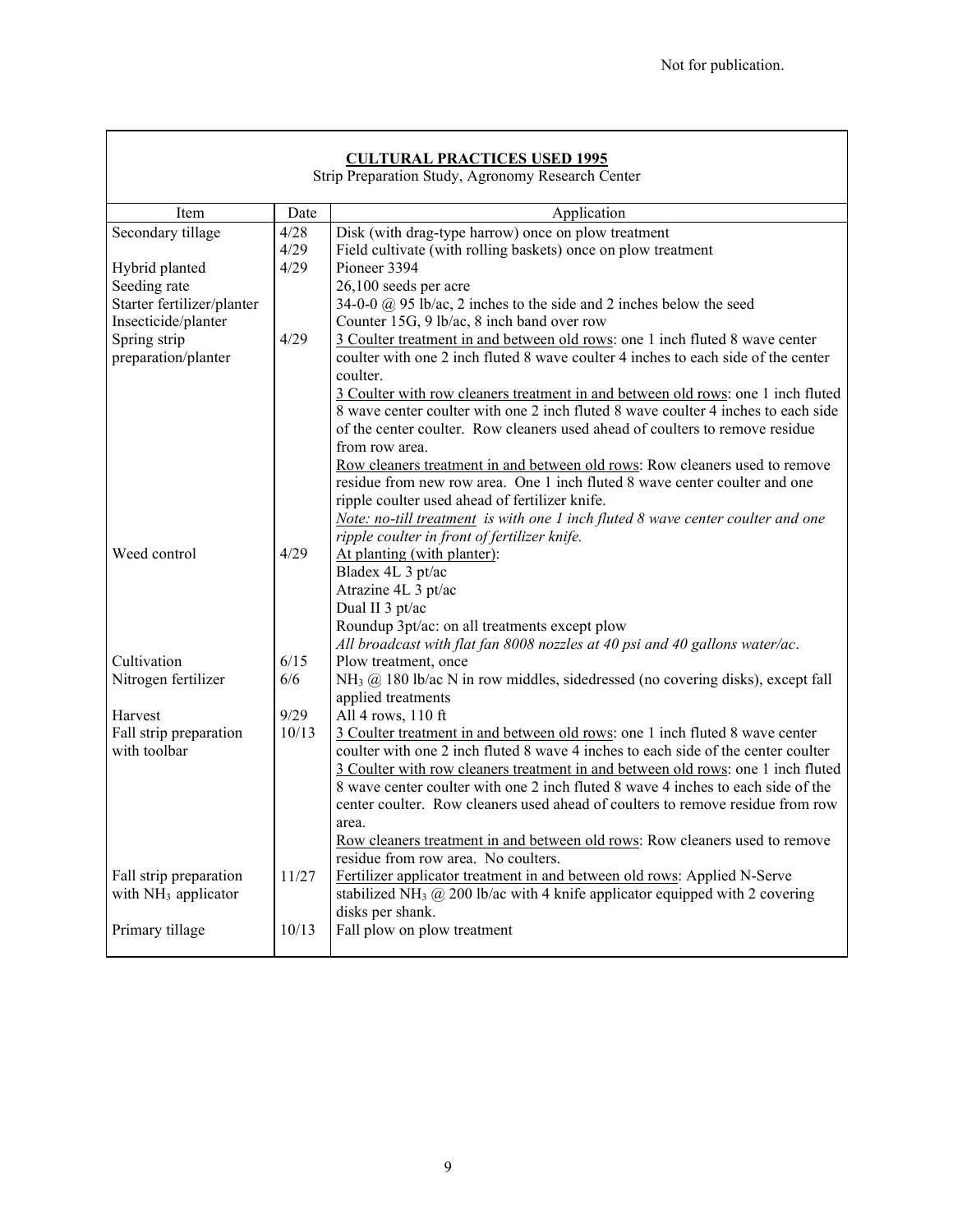Table 6. Continuous corn population, days to 50% emergence, height at 4 and 8 weeks after planting, maturity, and yield as affected by strip preparation, row location, and timing of strip preparation, Agronomy Research Center,  $1995.*$ 

|                                     | Days to $50\%$ | Stand   | Height  | Height  | Harvest       | Yield       |
|-------------------------------------|----------------|---------|---------|---------|---------------|-------------|
| Treatment                           | Emergence      | 4 weeks | 4 weeks | 8 weeks | Moisture      | $(a)$ 15.5% |
|                                     |                | ppa     | in      | in      | $\frac{0}{0}$ | bu/ac       |
| Fall plow                           | 11             | 24917   | 8.3     | 46.9    | 14.7          | 126.5       |
| In old row:                         |                |         |         |         |               |             |
| Fall, row cleaners                  | 16             | 23417   | 6.9     | 37.3    | 14.3          | 101.1       |
| Fall, 3 coulters                    | 16             | 23417   | 6.4     | 34.9    | 15.0          | 92.7        |
| Fall, row cleaners & 3 coulters     | 16             | 23833   | 6.9     | 34.8    | 14.5          | 98.2        |
| Fall, NH3 band                      | 16             | 24125   | 7.1     | 36.3    | 14.5          | 106.3       |
| Spring, row cleaners                | 16             | 22875   | 7.5     | 36.4    | 14.9          | 97.1        |
| Spring, 3 coulters                  | 17             | 20875   | 6.2     | 35.1    | 14.9          | 88.8        |
| Spring, row cleaners & 3 coulters   | 15             | 24083   | 7.8     | 38.8    | 14.5          | 113.5       |
| Spring, no-till                     | 16             | 22208   | 6.5     | 34.9    | 15.2          | 85.6        |
| <b>Between old rows</b>             |                |         |         |         |               |             |
| Fall, row cleaners                  | 15             | 24167   | 7.5     | 38.2    | 14.1          | 97.2        |
| Fall, 3 coulters                    | 15             | 25166   | 7.6     | 38.4    | 14.0          | 97.3        |
| Fall, row cleaners & 3 coulters     | 14             | 24917   | 7.9     | 39.2    | 14.1          | 95.3        |
| Fall, NH3 band                      | 14             | 25125   | 7.9     | 40.8    | 14.1          | 106.5       |
| Spring, row cleaners                | 15             | 24083   | 8.0     | 38.8    | 14.1          | 98.6        |
| Spring, 3 coulters                  | 16             | 23708   | 6.8     | 37.5    | 14.3          | 97.9        |
| Spring, row cleaners $& 3$ coulters | 15             | 24417   | 7.8     | 38.8    | 13.9          | 102.2       |
| Spring, no-till                     | 16             | 23833   | 7.0     | 36.4    | 13.8          | 96.0        |

\*Average of 4 replications.

Table 7. Continuous corn population, days to 50% emergence, height at 4 and 8 weeks after planting, maturity, and yield as affected by strip preparation, row location, and timing of strip preparation, Agronomy Research Center,  $1994-1995.$  $\overline{a}$ 

|                                     | Days to $50\%$ | Stand   | Height  | Height  | Harvest       | Yield       |
|-------------------------------------|----------------|---------|---------|---------|---------------|-------------|
| Treatment                           | Emergence      | 4 weeks | 4 weeks | 8 weeks | Moisture      | $(a)$ 15.5% |
|                                     |                | ppa     | in      | in      | $\frac{0}{0}$ | bu/ac       |
| Fall plow                           | 13.0           | 25312   | 7.8     | 52.1    | 17.1          | 175.0       |
| In old row:                         |                |         |         |         |               |             |
| Fall, row cleaners                  | 17.0           | 23750   | 6.5     | 40.4    | 17.1          | 139.9       |
| Fall, 3 coulters                    | 18.5           | 22625   | 5.8     | 36.8    | 17.6          | 131.9       |
| Fall, row cleaners & 3 coulters     | 17.5           | 24208   | 6.4     | 38.0    | 17.2          | 139.9       |
| Fall, NH3 band                      | 17.5           | 23395   | 6.5     | 38.4    | 17.6          | 145.4       |
| Spring, row cleaners                | 18.5           | 22250   | 6.5     | 39.5    | 17.6          | 135.6       |
| Spring, 3 coulters                  | 19.0           | 21562   | 6.0     | 37.4    | 17.7          | 130.2       |
| Spring, row cleaners $& 3$ coulters | 17.0           | 23020   | 6.9     | 41.2    | 17.3          | 142.7       |
| Spring, no-till                     | 18.5           | 21854   | 5.5     | 36.7    | 17.9          | 124.1       |
| <b>Between old rows</b>             |                |         |         |         |               |             |
| Fall, row cleaners                  | 17.0           | 24833   | 6.9     | 40.4    | 16.8          | 143.5       |
| Fall, 3 coulters                    | 16.5           | 25270   | 7.0     | 40.9    | 16.8          | 142.2       |
| Fall, row cleaners & 3 coulters     | 15.5           | 25312   | 7.2     | 41.0    | 17.1          | 142.0       |
| Fall, NH3 band                      | 16.0           | 24875   | 6.9     | 43.1    | 17.1          | 150.6       |
| Spring, row cleaners                | 17.5           | 23229   | 6.9     | 41.1    | 16.9          | 138.8       |
| Spring, 3 coulters                  | 17.5           | 23916   | 6.3     | 40.0    | 17.1          | 139.7       |
| Spring, row cleaners $& 3$ coulters | 17.0           | 23687   | 6.8     | 41.1    | 16.9          | 139.5       |
| Spring, no-till                     | 17.5           | 24395   | 6.5     | 39.0    | 17.0          | 139.9       |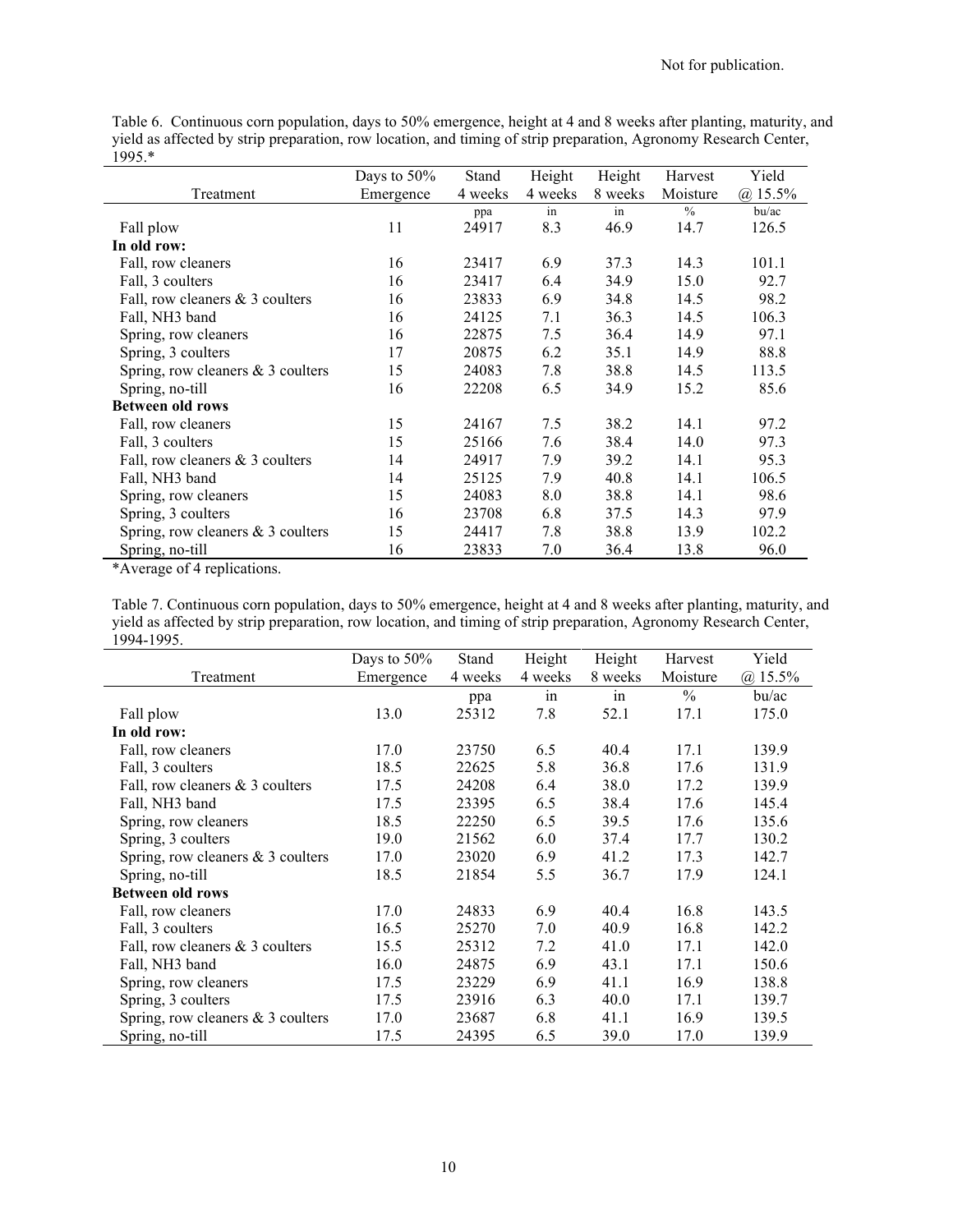Soil Temperatures: To document the effect of strip preparation on soil temperatures, we used electronic thermometers to record daily maximum and minimum temperatures. The sensor part of each thermometer was buried (being careful not to disturb the soil structure or residue cover) at 4 inches below the soil surface, directly in the new seed row. Data was recorded on 41 out of 42 days. This year, strip preparation increased the average daily maximum by 2 degrees or less as compared to no-till on the old row (Fig 2).

Manufacturers of strip preparation attachments often claim soil temperatures increase 7 to 10 degrees in the row area when using strip preparation. Our data for 1995 show that the greatest one day soil temperature increase for strip preparation as compared to traditional no-till to be in the range of 0 to 4 degrees (Fig 3).

### **Conclusions from Midwest strip preparation research.**

• Not likely to be beneficial where traditional no-till planting is successful.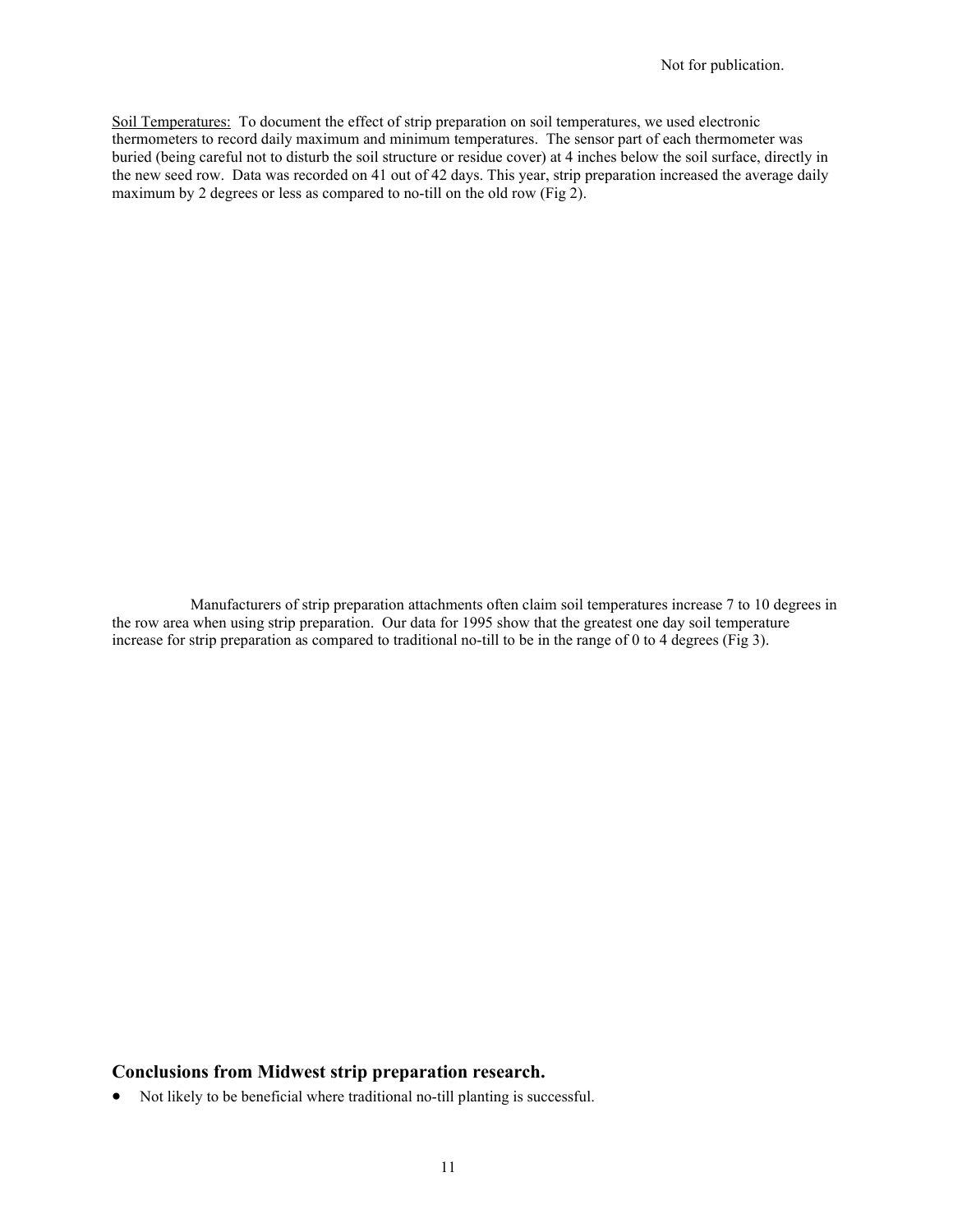- May not improve yields consistently in corn/soybean rotation, even on poorly drained soil.
- Moving residue should improve no-till continuous corn yields on dark poorly drained soil, but not likely to equal yields with full width tillage.
- Where needed, it may be more beneficial when done in the fall than when done at planting.
- May provide more uniform seedling emergence in uneven residue or uneven soil surface.

## **Challenges with strip preparation.**

- Wet soils under heavy residue.
- Use on erodible land.
- Maintaining depth on different soils.
- Removing residue without leaving a depression.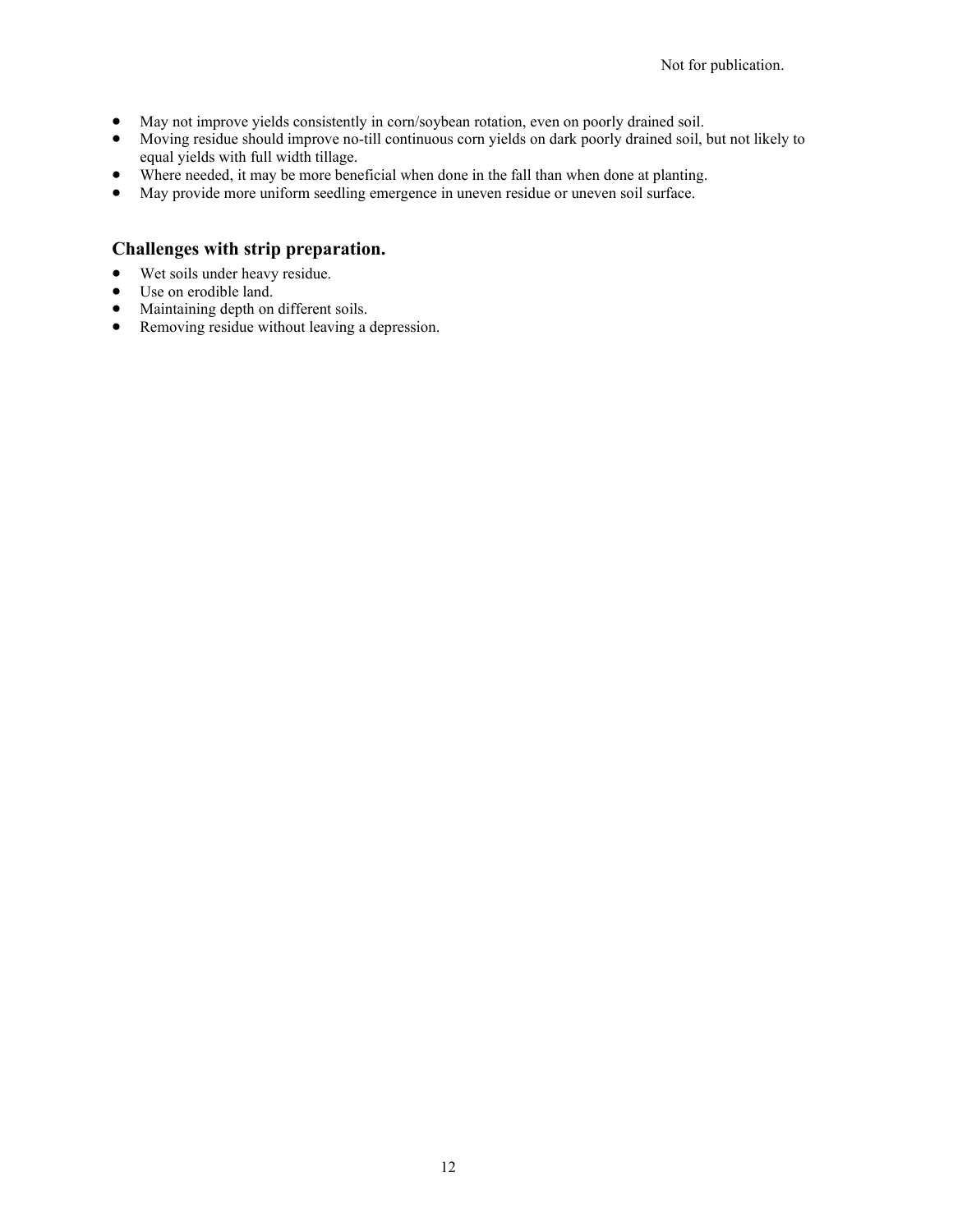# *No-till Continuous Corn Row Position Study*

We have asked farmers who no-till continuous corn where they plant the new crop row in relation to last year's row. Some say on the old row, some say beside the old row, some say in the middle, and some say they are not concerned with row placement (random). Each location needs careful attention to seed depth setting in order to establish a uniform stand. Random row placement is the most difficult to achieve correct seed depth due to varying thickness of the residue across row.

In this study we are researching how row position affects corn emergence, populations, growth, maturity and yield in continuous corn. We will also be looking at soil compaction in the row middles.

Treatments include positioning the new row on the old row, beside the old row, and in between the old rows (middles). Treatments are repeated with the addition of row cleaners on the planter. A chisel plow treatment represents full width tillage.

Field equipment used:

- DMI 7 shank coulter chisel plow equipped with 4 inch twisted points on the chisel treatments.
- International Harvester 15 foot tandem disk.
- Glenco 10 foot mounted field cultivator with rolling baskets.
- Woods 10 foot mounted mower to chop stalks (used only for row cleaners on old row).
- Case-IH planter model 955 (experimental) 4 row, 30 inch planter equipped with detachable unit mounted row cleaners, no-till fertilizer coulters/openers, heavy duty down pressure springs on row units.
- Hiniker cultivator.
- Century mounted sprayer, 32.5 foot boom.
- Case-IH model 5240 tractor.
- White model 3300 combine.

| <b>CULTURAL PRACTICES USED 1995</b><br>No-till Continuous Corn Row Position Study, Agronomy Research Center |                                        |                                                                                                                                                                                                                                                                                                                                                 |  |  |
|-------------------------------------------------------------------------------------------------------------|----------------------------------------|-------------------------------------------------------------------------------------------------------------------------------------------------------------------------------------------------------------------------------------------------------------------------------------------------------------------------------------------------|--|--|
| Item                                                                                                        | Date                                   | Application                                                                                                                                                                                                                                                                                                                                     |  |  |
| Primary tillage<br>Secondary tillage<br>Hybrid planted                                                      | 10/18/94<br>5/23<br>5/23<br>5/23       | Fall chisel (4 inch twisted chisel points)<br>Disk once on chisel treatment<br>Field cultivate once on chisel treatment<br>Pioneer 3394, medium flats                                                                                                                                                                                           |  |  |
| Seeding rate<br>Starter fertilizer/planter<br>Insecticide/planter<br>Weed control                           | 5/23<br>5/23<br>5/23<br>5/31           | 29,946 seeds per acre, drum B<br>34-0-0 $\omega$ 90 lb./acre, 2 inches to the side and 2 inches below the seed<br>Counter 15G, 9 lb./acre, 8 inch band over row<br>3 pt hitch sprayer, 4 mph, 30 psi, 40 gallon water/acre, 8006 tips<br>Atrazine 4L at 3 pt./acre<br>Bladex 4L at 3 pt./acre<br>Dual II at 3 pt./acre<br>Roundup at 3 pt./acre |  |  |
| Cultivation<br>Nitrogen fertilizer<br>Harvest<br>Lime<br>Primary tillage                                    | 6/15<br>6/23<br>10/2<br>10/12<br>10/16 | Chisel treatment, once<br>NH <sub>3</sub> $@$ 170 lb. N/acre, sidedressed<br>Center 4 of 12 rows<br>$2 \text{ ton/ac}$<br>Fall chisel (4 inch twisted chisel points)                                                                                                                                                                            |  |  |

As you will see in Table 8, the corn stand at 4 weeks is reduced up to 9,000 plants per acre from the intended seeding rate. There are several possible reasons for this: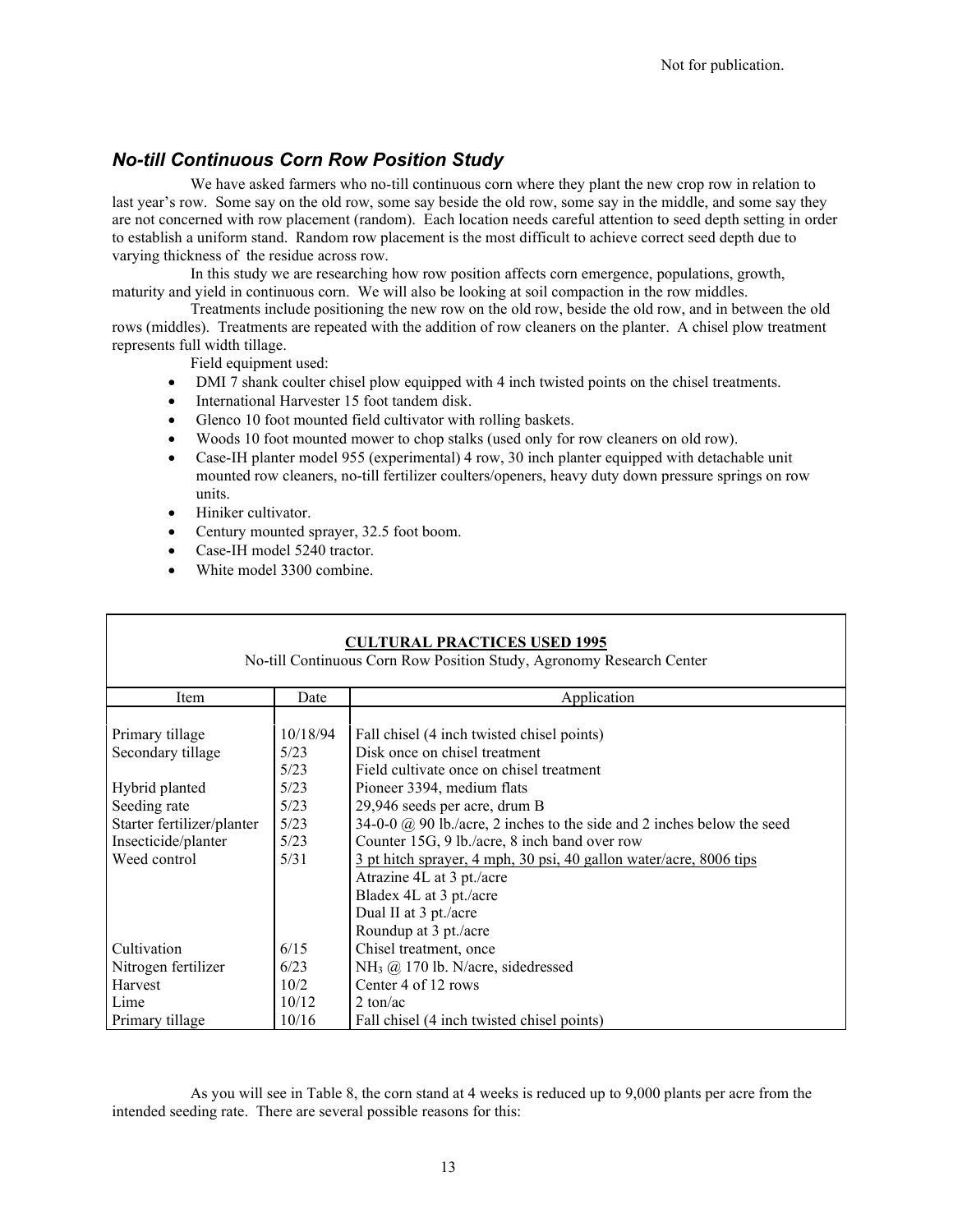- One is that these plots were planted while a planter clutch problem was developing, which may have caused a jerking movement of the seed drum. This would reduce the number of seeds delivered to the row.
- In the 24 hours after planting, 2.38 inches of rain fell, resulting in severe soil surface crusting in the chisel plots and to a lesser degree in the other treatments. We noted that many plants were curling underground, unable to penetrate the surface crust.
- In the 2 weeks after planting, air temperatures moved into the middle to upper nineties, which added to the crusting problem.
- Due to wet soil conditions, our earliest opportunity to apply herbicides was on the 8th day after planting. The corn started spiking on the 9th and 10th days after planting. Some corn spikes may have been exposed to enough Roundup to be injured or killed.
- Western corn rootworm heavily infested this study. The damage to the corn root systems led to slow early growth and many goosenecked plants later in the season, severely reducing yield potential.

### **This is a set up year for this study, therefore data collected will not be included in multi-year report**.

Table 8. Days to 50% emergence, corn population, height at 4 and 8 weeks after planting, maturity and yield as affected by row cleaners, row location, and tillage, continuous corn, Chalmers silty clay loam, Agronomy Research Center, 1995.\*

|                                      | Days to $50\%$ | Stand   | Height  | Height  | 50 %   | Harvest       | Yield             |
|--------------------------------------|----------------|---------|---------|---------|--------|---------------|-------------------|
| Treatment                            | Emergence      | 4 weeks | 4 weeks | 8 weeks | Tassel | Moisture      | $(a)$ 15.5%       |
|                                      | days           | ppa     | in      | in      | days   | $\frac{0}{0}$ | bu/acre           |
| Chisel plow                          | 10             | 20000   | 17.3    | 62.7a   | NA     | 18.1          | 95.4a             |
| No-till on old row                   | 12             | 22708   | 17.3    | 61.1ab  | NA     | 18.3          | 64.8a             |
| No-till 6" off old row               | 12             | 21084   | 17.1    | 62.2a   | NA     | 17.8          | 87.4a             |
| No-till 15" off old row              | 12             | 23167   | 17.6    | 59.9ab  | NA     | 18.0          | 85.8a             |
| No-till on old row/row cleaners**    | 10             | 21417   | 18.9    | 64.1a   | NA     | 18.6          | 101.3a            |
| No-till 6" off old row/row cleaners  | 11             | 22708   | 17.6    | 59.6ab  | NA     | 17.8          | 94.4a             |
| No-till 15" off old row/row cleaners | 12             | 21625   | 17.1    | 57.6b   | NA     | 17.7          | 72.7 <sub>b</sub> |
| ANOV significance level              | NA             | NS      | NS      | .01     | NA     | NS            | .01               |

\*Average of 4 replications.

\*\*Chopped stalks to eliminate residue plugging under planter.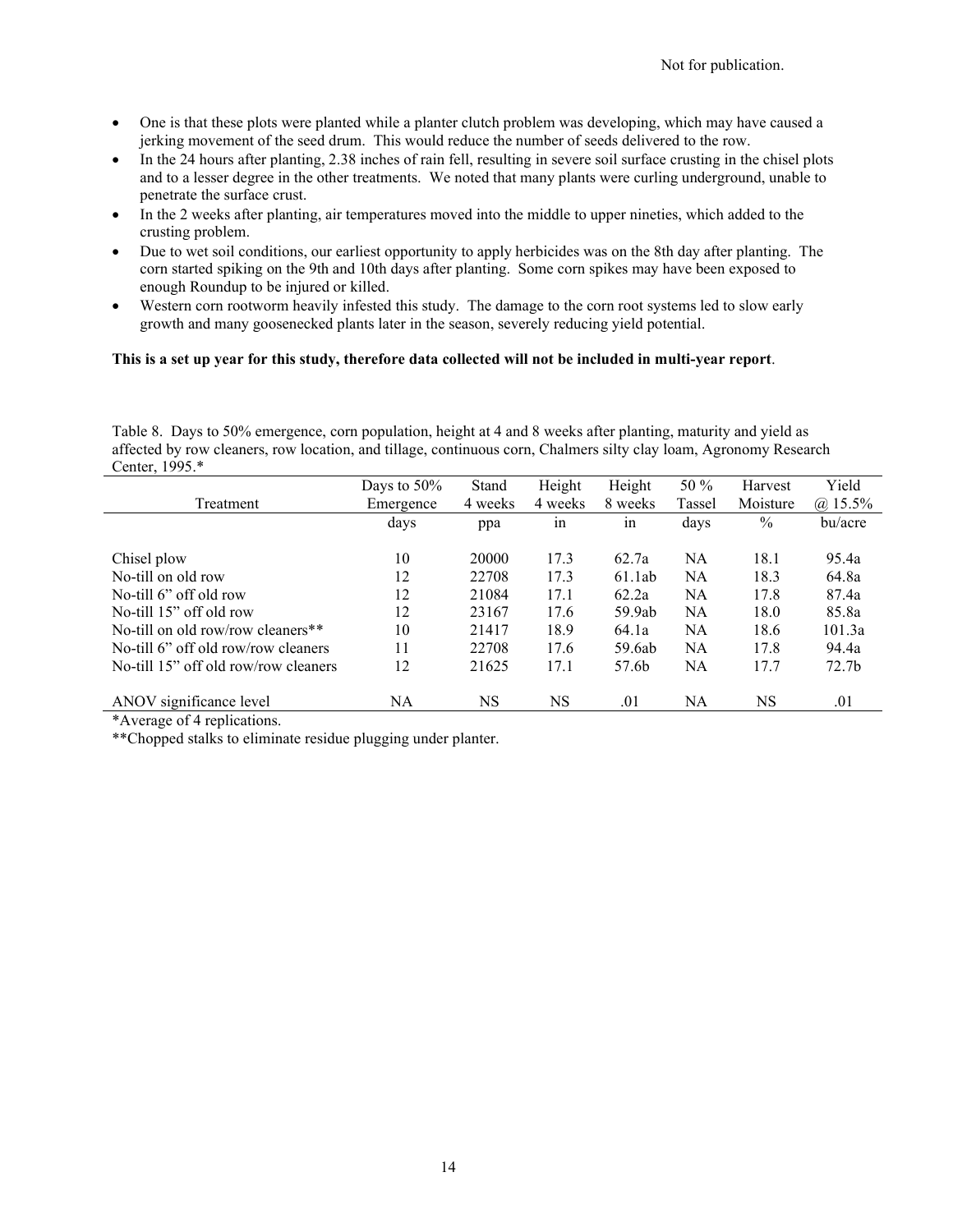# **NORTHEAST PURDUE AGRICULTURAL CENTER**

As stated earlier in this report, no-till planting of corn or soybeans into heavy residue sometimes reduces yield potential in northern Indiana. The combination of cool soil temperature and dense soil tends to slow growth and maturity, compared to a conventional seedbed. In these studies we are investigating forms of shallow strip preparation for each row, which may overcome the early-season problems of no-till fields.

Treatments are evaluated for continuous corn on Boyer and Rawson sandy loams at the Schrader farm and for corn after no-till drilled soybeans on Blount silt loam at the Kyler farm. Treatments include spring chisel plowing, discing, and/or field cultivating as the conventional tillage system, traditional no-till on old row, no-till splitting row middles, row cleaners, multiple coulters and the Purdue "mini-tiller" (loosens soil to 4" depth under the row). Fall and spring timing of strip preparation is another variable at Schrader. All plots were planted with a John Deere Max-Emerge planter equipped with commercially available strip preparation attachments, except for the Purdue mini-tiller. All plots are machine harvested and samples were weighed in a portable electronic weigh buggy.



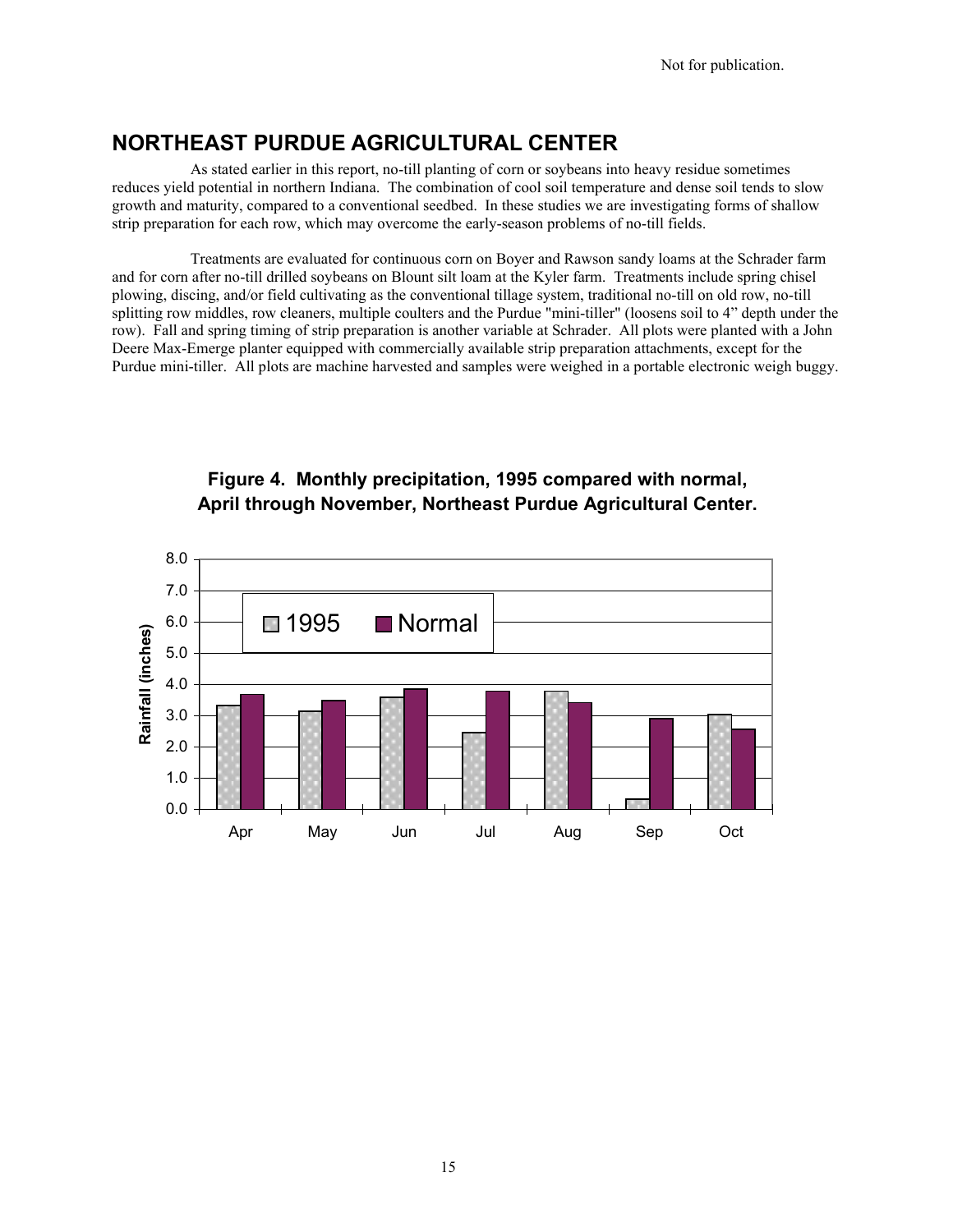$\overline{\phantom{0}}$ 

# *Strip Preparation Study, Continuous Corn -- Schrader Farm*

|                                      |              | <b>CULTURAL PRACTICES USED 1995</b><br>Strip Preparation Study, Schrader Farm, Northeast Purdue Agricultural Center                                                                                                                                                                                                                                                                                                                                                                                                                                                                                                                                                                               |
|--------------------------------------|--------------|---------------------------------------------------------------------------------------------------------------------------------------------------------------------------------------------------------------------------------------------------------------------------------------------------------------------------------------------------------------------------------------------------------------------------------------------------------------------------------------------------------------------------------------------------------------------------------------------------------------------------------------------------------------------------------------------------|
| Item                                 | Date         | Application                                                                                                                                                                                                                                                                                                                                                                                                                                                                                                                                                                                                                                                                                       |
| Fall strip preparation               | 11/17/94     | 3 Coulters/row cleaners between old rows: one 1 inch fluted 8 wave center<br>coulter with one 2 inch fluted 8 wave coulter 4 inches to each side of the<br>center coulter. Row cleaners used ahead of coulters to remove residue from<br>row area.                                                                                                                                                                                                                                                                                                                                                                                                                                                |
|                                      | 3/15/95      | Mini-tiller between rows: one 1 inch fluted 8 wave center coulter with one<br>ripple coulter in front of mini-tiller. Mini-tiller operated at a depth of 4<br>inches.                                                                                                                                                                                                                                                                                                                                                                                                                                                                                                                             |
| Primary tillage<br>Secondary tillage | 4/28<br>4/28 | Spring chisel (4 inch twisted points) on chisel treatment<br>Field cultivate twice on chisel treatment                                                                                                                                                                                                                                                                                                                                                                                                                                                                                                                                                                                            |
| Strip preparation at<br>planting     | 5/3          | 3 Coulters between old rows: one 1 inch fluted 8 wave center coulter with one<br>2 inch fluted 8 wave coulter 4 inches to each side of the center coulter.<br>Mini-tiller between old rows: one 1 inch fluted 8 wave center coulter, one 2<br>inch fluted 8 wave coulter in front of mini-tiller, and one 2 inch 8 wave fluted<br>coulter in front of fertilizer knife. Mini-tiller operated at a depth of 4 inches.<br>Row cleaners between old rows: with one 1 inch fluted 8 wave center coulter,<br>and one ripple coulter in front of fertilizer knife.<br>Note: no-till treatment is with one 1 inch fluted $8$ wave center coulter and one<br>ripple coulter in front of fertilizer knife. |
| Hybrid planted                       | 5/3          | Pioneer 3394                                                                                                                                                                                                                                                                                                                                                                                                                                                                                                                                                                                                                                                                                      |
| Seeding rate                         | 5/3          | 26,100 seeds per acre                                                                                                                                                                                                                                                                                                                                                                                                                                                                                                                                                                                                                                                                             |
| Starter fertilizer/planter           | 5/3          | 18-46-0 $\omega$ 95 lb/ac, 2 inches to the side and 2 inches below the seed                                                                                                                                                                                                                                                                                                                                                                                                                                                                                                                                                                                                                       |
| Insecticide/planter                  | 5/3          | Force 15G, 9 lb/ac, 8 inch band over row                                                                                                                                                                                                                                                                                                                                                                                                                                                                                                                                                                                                                                                          |
| Weed control                         | 4/24         | Early preplant (with ATV sprayer at 12 mph):<br>Roundup 2 pt/ac                                                                                                                                                                                                                                                                                                                                                                                                                                                                                                                                                                                                                                   |
|                                      |              | Spreader 2 pt/100 gallons of water (3.2 ounce/ac)                                                                                                                                                                                                                                                                                                                                                                                                                                                                                                                                                                                                                                                 |
|                                      |              | Ammonium sulfate 17 lb/100 gallons of water (0.75 lb/ac)                                                                                                                                                                                                                                                                                                                                                                                                                                                                                                                                                                                                                                          |
|                                      |              | All broadcast with flat fan nozzles spaced at 20", at 30 psi, and 6 gallons<br>water/ac.                                                                                                                                                                                                                                                                                                                                                                                                                                                                                                                                                                                                          |
|                                      | 5/3          | At planting (with planter):<br>Extrazine 2.4 lb/ac<br>Dual II 2 pt/ac<br>All broadcast with flat fan nozzles spaced at 30", at 40 psi and 40 gallons<br>water/ac.                                                                                                                                                                                                                                                                                                                                                                                                                                                                                                                                 |
| Nitrogen fertilizer                  | 6/13         | NH <sub>3</sub> @ 170 lb/ac N in row middles, sidedressed                                                                                                                                                                                                                                                                                                                                                                                                                                                                                                                                                                                                                                         |
| Cultivation                          |              | None                                                                                                                                                                                                                                                                                                                                                                                                                                                                                                                                                                                                                                                                                              |
| Harvest                              | 10/10        | All 8 rows, 150 ft                                                                                                                                                                                                                                                                                                                                                                                                                                                                                                                                                                                                                                                                                |
| Lime                                 | 2/10/93      | Dolomitic limestone 2 ton/ac                                                                                                                                                                                                                                                                                                                                                                                                                                                                                                                                                                                                                                                                      |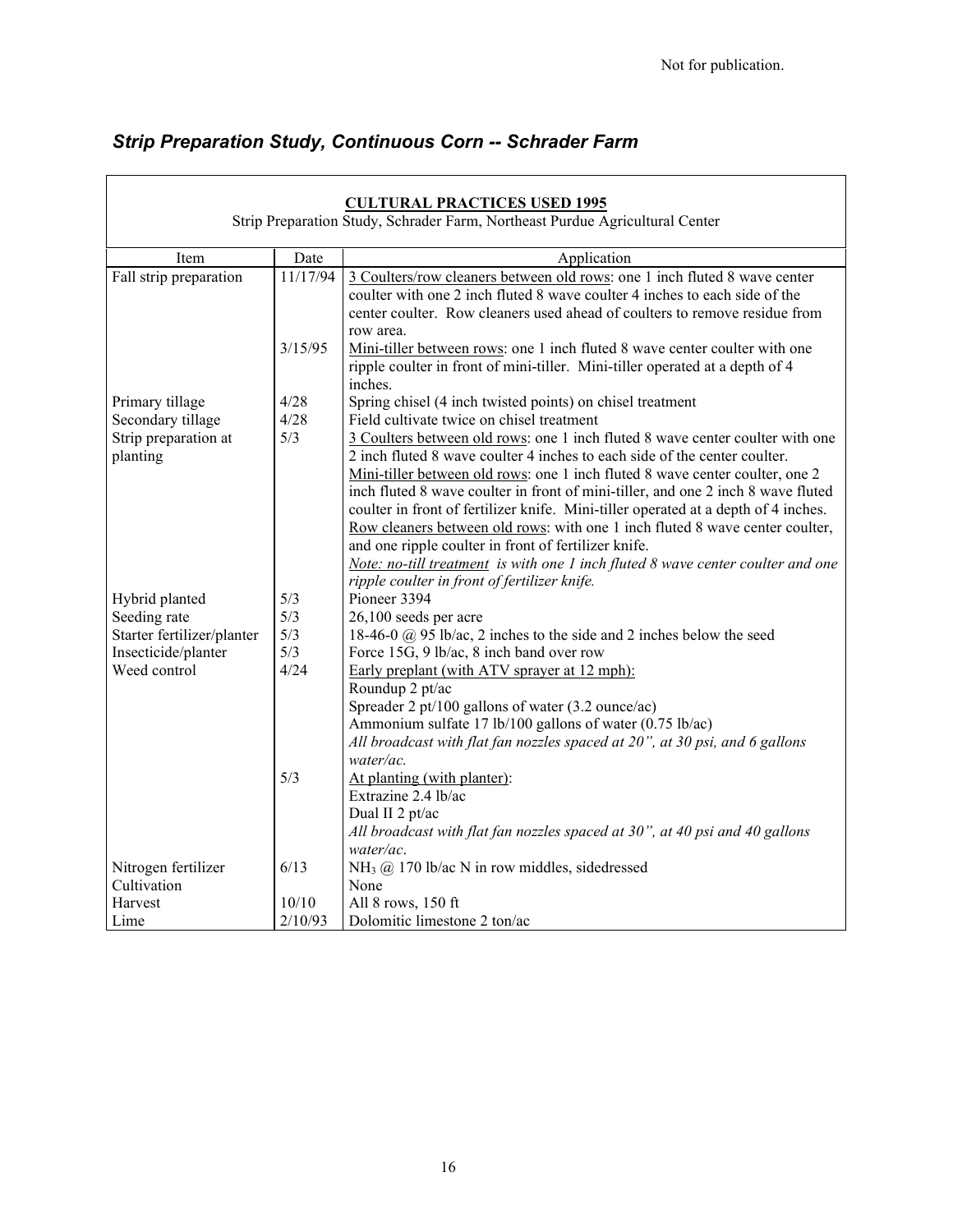#### Stand, growth and yield

Plant populations at 4 weeks after planting were adequate in all treatments. Plant growth was slow early in the season due to cool weather with plant heights of only 8 to 10 inches at 4 weeks after planting. By 8 weeks after planting, the chisel treatment measured significantly  $(P = 0.01)$  taller than the other treatments (Table 9). By doing some form of strip preparation, we increased corn yields as compared to traditional no-till on the old row. We also increased corn yields by shifting no-till planting off the old row as compared to traditional no-till on the old row. Corn yields were significantly  $(P = 0.01)$  highest in the chisel plow treatment.

Yield potential in all treatments was reduced by several factors. A combination of low precipitation (Fig 4) and high air temperatures from mid August through September reduced pollination. Gray leaf spot disease lesions were numerous on all leaves by milk to early dough stage and may have reduced yields by 15 to 30% (Don Scott and Jesse Grogan, Pest Management and Crop Production Newsletter, August 18, 1995). Together, these factors lead to severe plant stress during the latter half of the growing season resulting in reduced kernel fill, decreased kernel length, and reduced test weight.

| Table 9. Corn population, height at 4 and 8 weeks after planting, maturity, and yield as affected by tillage,<br>continuous corn, Boyer sandy loam and Rawson sandy loam, Schrader Farm, NEPAC, 1995.* |       |        |                |       |
|--------------------------------------------------------------------------------------------------------------------------------------------------------------------------------------------------------|-------|--------|----------------|-------|
|                                                                                                                                                                                                        | Stand | Height | Height Harvest | Yield |

|                                     | Stand   | Height           | Height             | Harvest       | Yield               |
|-------------------------------------|---------|------------------|--------------------|---------------|---------------------|
| Tillage                             | 4 weeks | 4 weeks          | 8 weeks            | Moisture      | $@15.5\%$           |
|                                     | ppa     | 1n               | 1n                 | $\frac{0}{0}$ | bu/ac               |
| Chisel, spring                      | 25938a  | 10.0ab           | 61.9a              | 14.2          | 124.9a              |
| No-till on old row                  | 24156b  | 8.2c             | 46.5c              | 14.8          | 93.0c               |
| No-till, between old rows           | 25437a  | 8.4c             | 49.1 <sub>bc</sub> | 14.7          | 99.3 <sub>bc</sub>  |
| Row cleaners, between old rows      | 26000a  | 9.3 <sub>b</sub> | 52.9b              | 14.3          | 99.2bc              |
| Coulters, spring, between old rows  | 24938ab | 8.4c             | 51.7b              | 14.0          | 100.2 <sub>bc</sub> |
| Coulters, fall, between old rows    | 25250a  | 9.8ab            | 54.3b              | 14.3          | 113.1ab             |
| Mini-till, spring, between old rows | 24906ab | 9.4ab            | 52.3 <sub>b</sub>  | 14.4          | 109.2 <sub>bc</sub> |
| Mini-till, fall, between old rows   | 25656a  | 10.3a            | 53.4b              | 14.3          | 106.8 <sub>bc</sub> |
| ANOV sig. level                     | .01     | .01              | .01                | NS            | .01                 |

\*Average of 4 replications

\*\*Within rotations, data followed by the same letter are not significantly different according to Student Newman-Kuels Test ( $P= 0.05$ )

To document the effect of strip preparation on soil temperatures, we used electronic thermometers to record daily maximum and minimum temperatures. The sensor part of the each thermometer was buried (being careful not to disturb the soil structure or residue cover) at 4 inches below the soil surface, directly in the new seed row. Data was recorded from day one through forty after planting. This year, strip preparation increased the average daily maximum by 2 degrees or less as compared to no-till on the old row (Fig 5).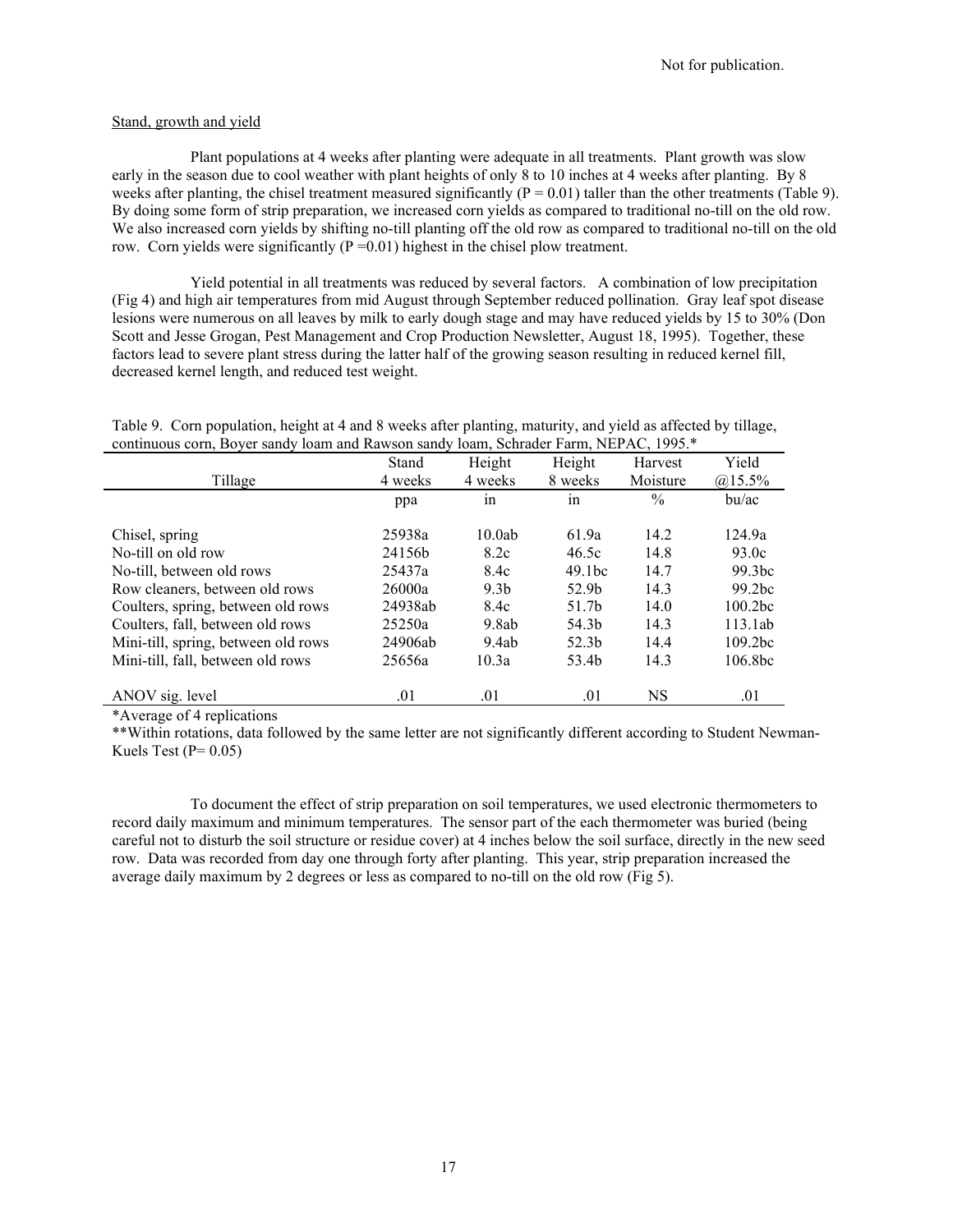Manufacturers of strip preparation attachments often claim soil temperatures increase 7 to 10 degrees in the row area when using strip preparation. Our data for 1995 show that the greatest one day soil temperature increase for strip preparation as compared to traditional no-till to be in the range of 0 to 4 degrees (Fig 6).

This year is the third and final year for this continuous corn strip preparation study. Agronomic performance data is presented in Table 10. For 1993, all strip preparation treatments were planted on the previous year's row. We often had problems with residue plugging under the planter when using strip preparation attachments on the old row. Try as we might, we admitted defeat and planted the 1994 and 1995 corn crop 15 inches off the old row to get away from the heaviest of the residue.

We have learned that even though we remove most of the residue when using row cleaners, it doesn't take much wind to blow loose residue back onto the row. Where residue is blown onto the row, the soil is not likely to warm up as compared to the bare soil.

The operating depth of both residue removal and strip tillage attachments can change as soil conditions change across a field. On-the-go adjustment would be desirable.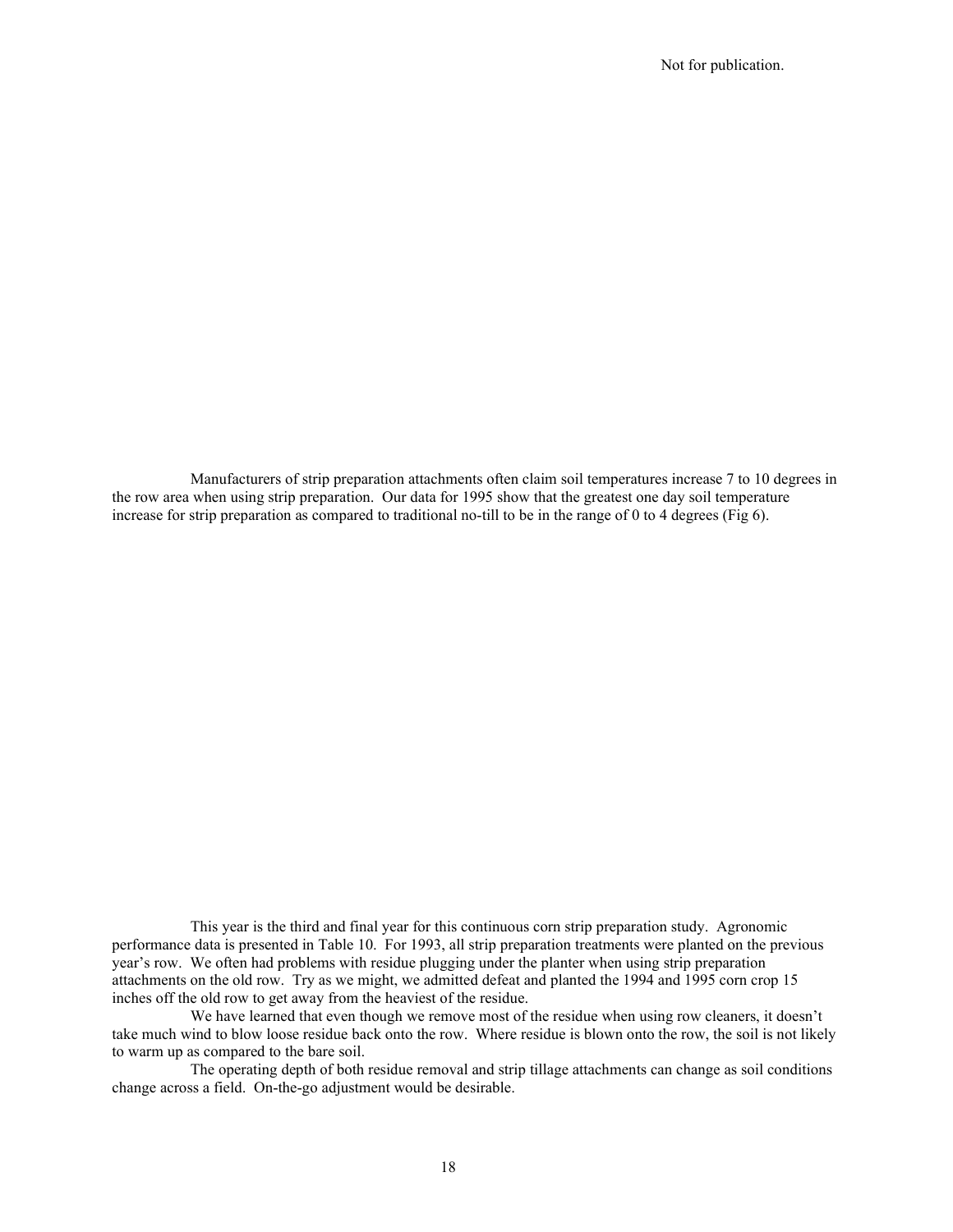Summary and conclusions: Where reduced stands or uneven seedling emergence limit traditional no-till yields, either planting between last year's rows (in continuous corn) or using strip preparation should improve yield potential. In the uneven corn residue, row cleaners should provide a more uniform seeding depth. Where previous wheel tracts create a non-uniform soil surface, zone tillage with multiple coulters may also improve seeding depth uniformity.

| COMMITTED COM, DOVCE SAMOY TOAME AND NAWSON SAMOY TOAM, OCHEQUE FAMIL, INEX A.C., 1999-1999. |          |                     |                   |               |                    |  |
|----------------------------------------------------------------------------------------------|----------|---------------------|-------------------|---------------|--------------------|--|
|                                                                                              | Stand    | Height              | Height            | Harvest       | Yield              |  |
| Tillage                                                                                      | 4 weeks  | 4 weeks             | 8 weeks           | Moisture      | $@15.5\%$          |  |
|                                                                                              | ppa      | 1n                  | 1n                | $\frac{0}{0}$ | bu/ac              |  |
|                                                                                              |          |                     |                   |               |                    |  |
| Chisel, spring                                                                               | 25563a** | 12.0a               | 66.9a             | 18.7          | 146.5a             |  |
| No-till on old row                                                                           | 23719d   | 9.4d                | 56.5b             | 19.0          | 125.5b             |  |
| No-till, between old rows                                                                    | 25541a   | 10.3 <sub>bcd</sub> | 58.3b             | 18.9          | 131.8ab            |  |
| Row cleaners, between old rows                                                               | 25531a   | 10.7 <sub>bc</sub>  | 59.8b             | 19.1          | 131.0ab            |  |
| Coulters, spring, between old rows                                                           | 24104cd  | 10.1cd              | 60.2 <sub>b</sub> | 18.0          | 128.0 <sub>b</sub> |  |
| Coulters, fall, between old rows                                                             | 24031cd  | 10.3 <sub>bcd</sub> | 59.3b             | 19.0          | 138.6ab            |  |
| Mini-till, spring, between old rows                                                          | 24656bc  | 10.9 <sub>bc</sub>  | 59.0 <sub>b</sub> | 18.4          | 134.1ab            |  |
| Mini-till, fall, between old rows                                                            | 24917ab  | 11.2 <sub>b</sub>   | 59.6b             | 18.4          | 129.8b             |  |
|                                                                                              |          |                     |                   |               |                    |  |
| ANOV sig. level                                                                              | .01      | .01                 | .01               | NS            | .05                |  |

Table 10. Corn population, height at 4 and 8 weeks after planting, maturity, and yield as affected by tillage, continuous corn, Boyer sandy loam and Rawson sandy loam, Schrader Farm, NEPAC, 1993-1995.\*

\*Average of 4 replications.

\*\*Within rotations, data followed by the same letter are not significantly different according to Student Newman-Kuels Test ( $P= 0.05$ )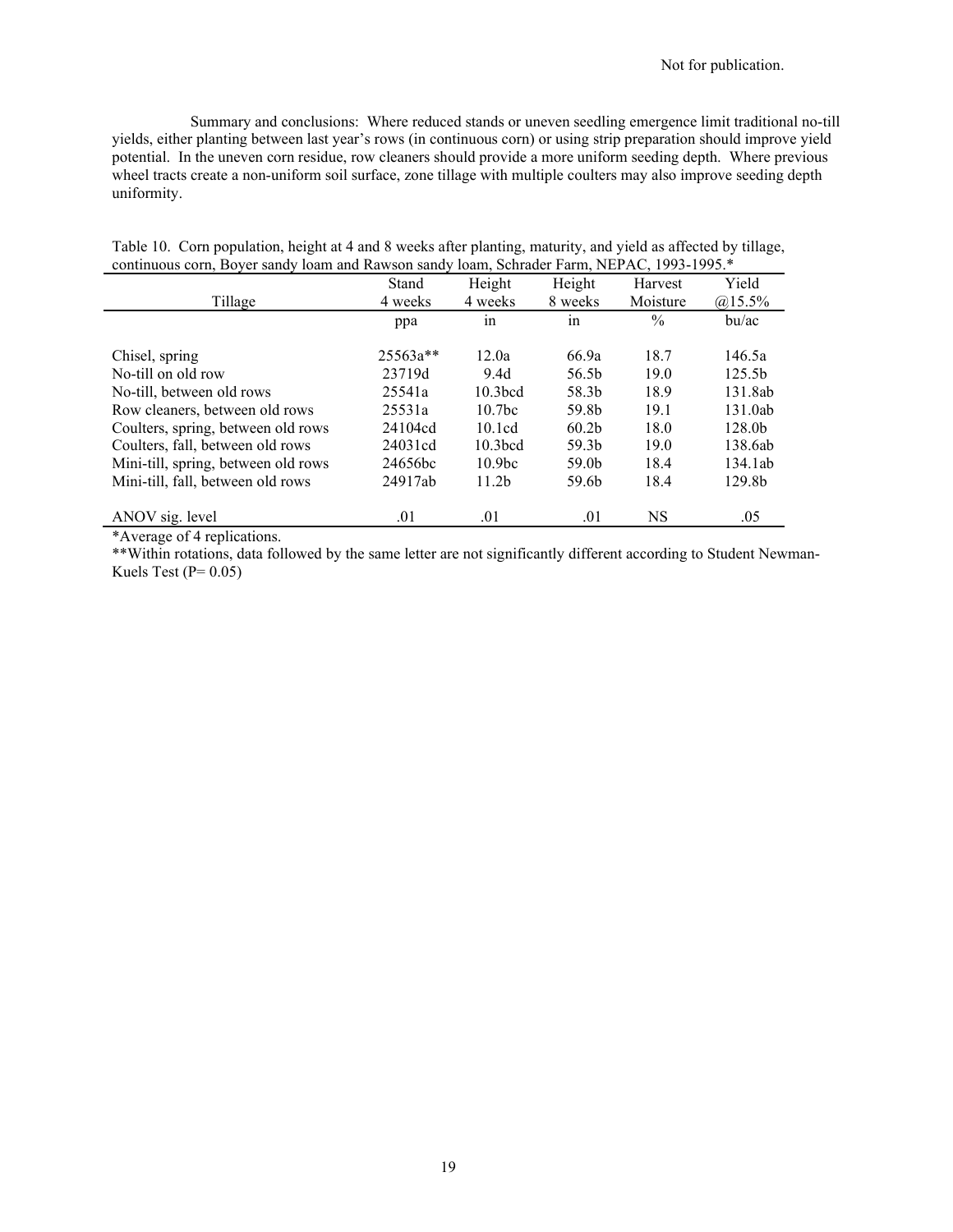| <b>CULTURAL PRACTICES USED 1995</b><br>Strip Preparation Study, Kyler Farm, Northeast Purdue Agricultural Center |         |                                                                                                                                                                                                                                                                                                                                                                                                           |  |  |
|------------------------------------------------------------------------------------------------------------------|---------|-----------------------------------------------------------------------------------------------------------------------------------------------------------------------------------------------------------------------------------------------------------------------------------------------------------------------------------------------------------------------------------------------------------|--|--|
| Item                                                                                                             | Date    | Application                                                                                                                                                                                                                                                                                                                                                                                               |  |  |
| Primary tillage                                                                                                  | 5/3     | Spring chisel (4 inch twisted points) on chisel treatment                                                                                                                                                                                                                                                                                                                                                 |  |  |
|                                                                                                                  | 5/3     | Disk once and field cultivate once on chisel treatment                                                                                                                                                                                                                                                                                                                                                    |  |  |
| Secondary tillage                                                                                                | 5/3     | Pioneer 3394                                                                                                                                                                                                                                                                                                                                                                                              |  |  |
| Hybrid planted                                                                                                   |         |                                                                                                                                                                                                                                                                                                                                                                                                           |  |  |
| Strip preparation                                                                                                | 5/3     | 3 Coulters treatment: one 1 inch fluted 8 wave center coulter with one<br>2 inch fluted 8 wave coulter 4 inches to each side of the center coulter.<br>Mini-tiller treatment: one 1 inch fluted 8 wave center coulter, one 2<br>inch fluted 8 wave coulter in front of mini-tiller, and one 2 inch 8 wave<br>fluted coulter in front of fertilizer knife. Mini-tiller operated at a depth<br>of 4 inches. |  |  |
|                                                                                                                  |         | Row cleaner treatment: with one 1 inch fluted 8 wave center coulter,<br>and one ripple coulter in front of fertilizer knife.<br>Note: no-till treatment is with on 1 inch fluted 8 wave center coulter<br>and one ripple coulter in front of fertilizer knife.                                                                                                                                            |  |  |
| Seeding rate                                                                                                     | 5/3     | 26,100 seeds per acre                                                                                                                                                                                                                                                                                                                                                                                     |  |  |
| Starter fertilizer/planter                                                                                       | 5/3     | 18-46-0 $\omega$ 95 lb/ac, 2 inches to the side and 2 inches below the seed                                                                                                                                                                                                                                                                                                                               |  |  |
| Insecticide/planter                                                                                              | 5/3     | Force 15G, 9 lb/ac, 8 inch band                                                                                                                                                                                                                                                                                                                                                                           |  |  |
| Weed control                                                                                                     | 5/3     | At planting (with planter):                                                                                                                                                                                                                                                                                                                                                                               |  |  |
|                                                                                                                  |         | Extrazine 2.4 lb/ac                                                                                                                                                                                                                                                                                                                                                                                       |  |  |
|                                                                                                                  |         | Dual II 2 pt/ac                                                                                                                                                                                                                                                                                                                                                                                           |  |  |
|                                                                                                                  |         | Roundup 4 pt/ac                                                                                                                                                                                                                                                                                                                                                                                           |  |  |
|                                                                                                                  |         | $2,4$ -D 2 pt/ac                                                                                                                                                                                                                                                                                                                                                                                          |  |  |
|                                                                                                                  |         | All broadcast with flat fan nozzles spaced at 30", at 40 psi and 40<br>gallons water/ac.                                                                                                                                                                                                                                                                                                                  |  |  |
| Nitrogen fertilizer                                                                                              | 6/13    | NH <sub>3</sub> @ 170 lb/ac N in row middles, sidedressed                                                                                                                                                                                                                                                                                                                                                 |  |  |
| Cultivation                                                                                                      |         | None                                                                                                                                                                                                                                                                                                                                                                                                      |  |  |
| Harvest                                                                                                          | 10/10   | All 8 rows, 100 ft                                                                                                                                                                                                                                                                                                                                                                                        |  |  |
| Lime                                                                                                             | 2/10/93 | Dolomitic limestone 2 ton/ac                                                                                                                                                                                                                                                                                                                                                                              |  |  |

# *Strip Preparation Study, Corn after Soybean -- Kyler Farm*

### Stand, growth and yield

Only in plant height at 8 weeks after planting did we find any significant differences (Table 11). Stand at 4 weeks was very uniform. Contributing to the stand uniformity is the fact that the combine was equipped with a chaff spreader which did a good job of spreading the residues at harvest. Yields ranged from 156.5 to 166.6 bu/ac with no statistical differences.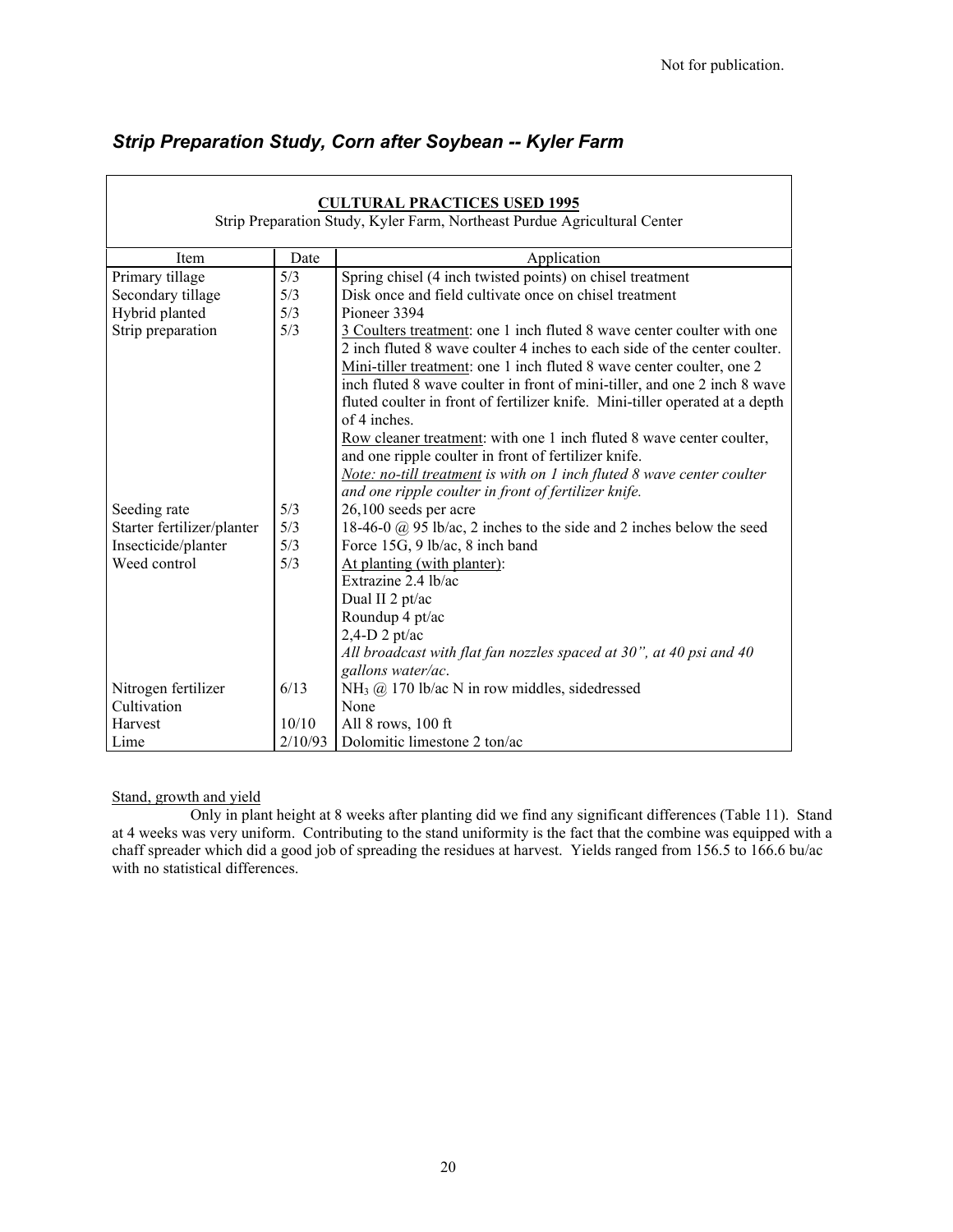|                 | Stand   | Height  | Height    | Harvest  | Yield     |
|-----------------|---------|---------|-----------|----------|-----------|
| Tillage         | 4 weeks | 4 weeks | 8 weeks   | Moisture | $@15.5\%$ |
|                 | ppa     | 1n      | 1n        | $\%$     | bu/ac     |
|                 |         |         |           |          |           |
| Chisel          | 24208   | 8.3     | $43.5b**$ | 18.1     | 159.9     |
| No-till         | 24833   | 8.4     | 47.6ab    | 18.3     | 156.5     |
| Row cleaners    | 24958   | 8.8     | 49.1a     | 18.3     | 163.0     |
| 3 Coulters      | 25166   | 9.0     | 47.4ab    | 18.5     | 164.2     |
| Mini-till       | 25041   | 8.9     | 49.0a     | 18.4     | 166.6     |
| ANOV sig. level | NS      | NS      | .05       | NS       | <b>NS</b> |

Table 11. Corn population, height at 4 and 8 weeks after planting, maturity, and yield as affected by tillage, rotation corn/soybean, Blount silt loam and Pewamo silty clay loam, Kyler Farm, NEPAC, 1995.\*

\*Average of 4 replications.

\*\*Within rotations, data followed by the same letter are not significantly different according to Student Newman-Kuels Test ( $P= 0.05$ )

This study points out that where traditional no-till is successful, strip preparation is usually not beneficial. There were no significant differences in plant height at 4 or 8 weeks after planting, harvest moisture, or yields (Table 12). The lowest plant stands are with chisel and row cleaners treatments. This is likely due to soil crusting when residue is removed from the row area. It may be better to leave soybean residue on the soil surface or incorporate it into the row area to reduce surface crusting on low organic matter soils.

|  | Table 12. Corn population, height at 4 and 8 weeks after planting, maturity, and yield as affected by tillage, |  |  |
|--|----------------------------------------------------------------------------------------------------------------|--|--|
|  | corn/soybean, Blount silt loam and Pewamo silty clay loam, Kyler Farm, NEPAC, 1992-1995*.                      |  |  |

| Tillage         | Stand<br>4 weeks | Height<br>4 weeks | Height<br>8 weeks | Harvest<br>Moisture | Yield<br>$(a)$ 15.5% |
|-----------------|------------------|-------------------|-------------------|---------------------|----------------------|
|                 | ppa              | 1n                | 1n                | $\%$                | bu/ac                |
| Chisel          | 23396b**         | 10.9              | 54.3              | 24.1                | 156.9                |
| No-till         | 24708a           | 11.4              | 54.8              | 24.4                | 154.2                |
| Row cleaners    | 23469b           | 11.0              | 53.6              | 24.5                | 154.4                |
| 3 Coulters      | 24813a           | 11.2              | 53.8              | 24.3                | 157.2                |
| Mini-till       | 24167ab          | 11.4              | 54.9              | 24.1                | 159.1                |
| ANOV sig. level | .05              | NS                | NS                | NS                  | NS                   |

\*Average of 4 replications.

\*\*Within rotations, data followed by the same letter are not significantly different according to Student Newman-Kuels Test ( $P= 0.05$ )